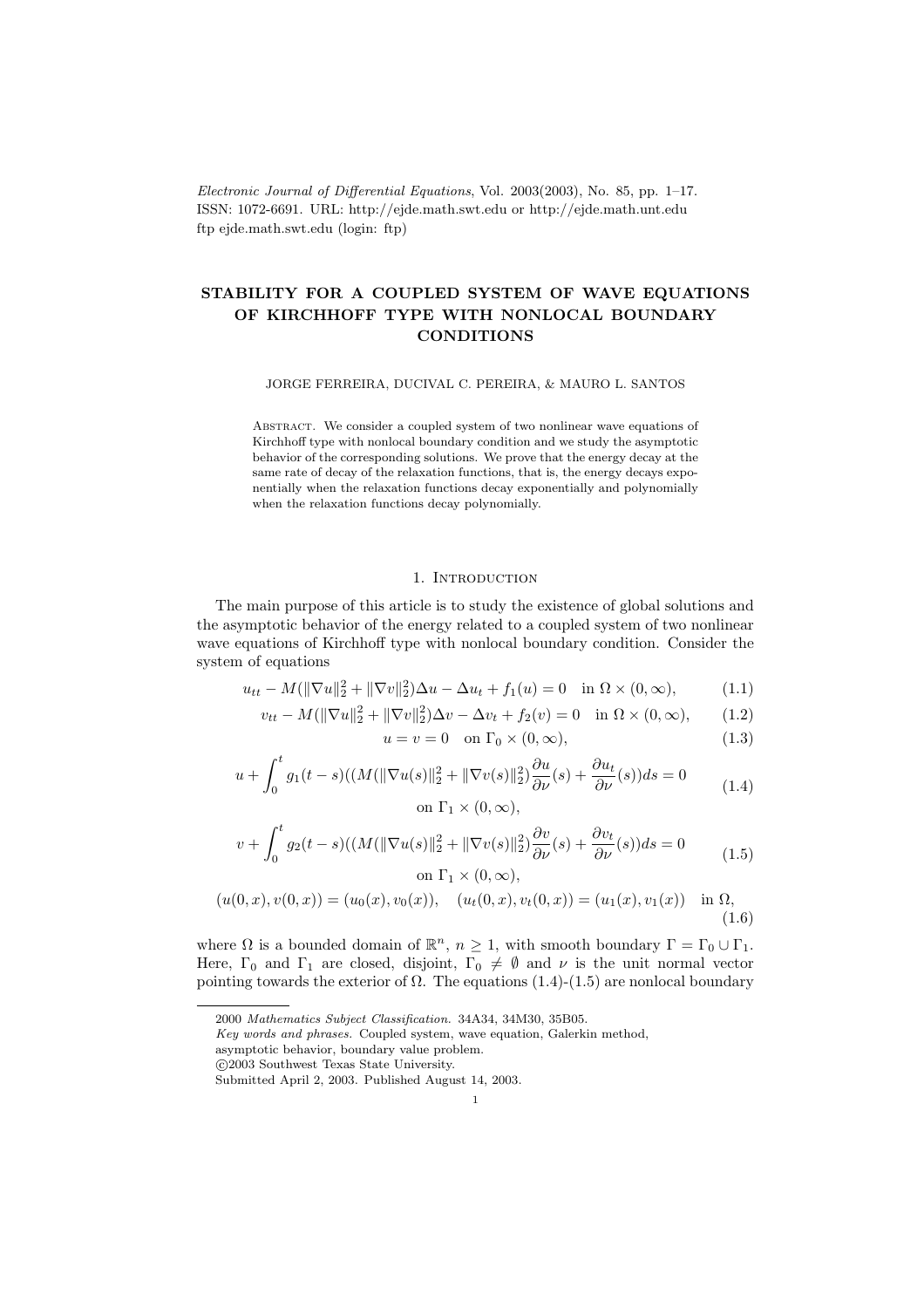conditions responsible for the memory effect. Concerning the history condition, we must add the condition

$$
u = v = 0 \quad \text{on } \Gamma_0 \times ]-\infty, 0].
$$

We observe that,  $u$  and  $v$  represent transverse displacements. The relaxation functions  $g_i$  are positive and non decreasing; while the functions  $f_i \in C^1(\mathbb{R}), i = 1, 2$ , satisfy

$$
f_i(s)s \ge 0 \quad \forall s \in \mathbb{R}
$$

Additionally, we suppose that  $f_i$  is superlinear, that is

$$
f_i(s)s \ge (2+\delta)F_i(s), \quad F_i(z) = \int_0^z f_i(s)ds \quad \forall s \in \mathbb{R}, \quad i = 1, 2,
$$

for some  $\delta > 0$ . Also the following growth conditions are satisfied:

$$
|f_i(x) - f_i(y)| \le c(1 + |x|^{\rho - 1} + |y|^{\rho - 1})|x - y|, \quad \forall x, y \in \mathbb{R}, \quad i = 1, 2,
$$

for some  $c > 0$  and  $\rho > 1$  such that  $(n-2)\rho \leq n$ . We shall assume that the function  $M \in C^1([0,\infty[)$  satisfies

$$
M(\lambda) \ge m_0 > 0, \quad M(\lambda)\lambda \ge \widehat{M}(\lambda), \quad \forall \lambda \ge 0,
$$
\n(1.7)

where  $\widehat{M}(\lambda) = \int_0^{\lambda} M(s)ds$ . Also, we shall assume that there exists  $x_0 \in \mathbb{R}^n$  such that

$$
\Gamma_0 = \{ x \in \Gamma : \nu(x) \cdot (x - x_0) \le 0 \},\
$$
  

$$
\Gamma_1 = \{ x \in \Gamma : \nu(x) \cdot (x - x_0) > 0 \}.
$$

Let us denote by  $m(x) = x - x_0$ . Note that by the compactness of  $\Gamma_1$ , there exist a small positive constant  $\delta_0$  such that

$$
0 < \delta_0 \le m(x) \cdot \nu(x), \quad \forall x \in \Gamma_1. \tag{1.8}
$$

The existence of global solutions and exponential decay to the problem  $(1.1)$ ,  $(1.3)$ with  $\partial\Omega = \Gamma_0$  and frictional dissipative damping has been investigated by many authors (see, e.g.  $[1, 2, 3, 4, 8, 9, 10, 12]$ ). There exists a large body of literature regarding viscoelastic problems with the memory term acting in the domain or in the boundary. Among the numerous works in this direction, we can cite Rivera [5] and M. L. Santos [15, 16]. Park & Bae [13] studied the existence and uniform decay of strong solutions of the coupled wave equations (1.1)-(1.2) with nonlinear boundary damping and memory source term and  $M(s) = 1 + s$ . In the present paper, we obtained respectively besides the exponential decay and uniform rate of polynomial decay. Moreover, the system (1.1)-(1.6) is more general than the system considered in [13], because they only consider the case in that  $M(s) = 1 + s$ . As we have said before we study the asymptotic behavior of the solutions of system  $(1.1)-(1.6)$ . We show that the energy of the coupled system  $(1.1)-(1.6)$  decays uniformly in time with the same rate of decay of the relaxation functions. More precisely, denoting by  $k_1$  and  $k_2$  the resolvent kernels of  $-g'_1/g_1(0)$  and  $-g'_2/g_2(0)$ respectively, we show that the energy decays exponentially to zero provided  $k_1$ and  $k_2$  decays exponentially to zero. When the resolvent kernels  $k_1$  and  $k_2$  decays polynomially, we show that energy also decays polynomially to zero. This means that the memory effect produces strong dissipation capable of making a uniform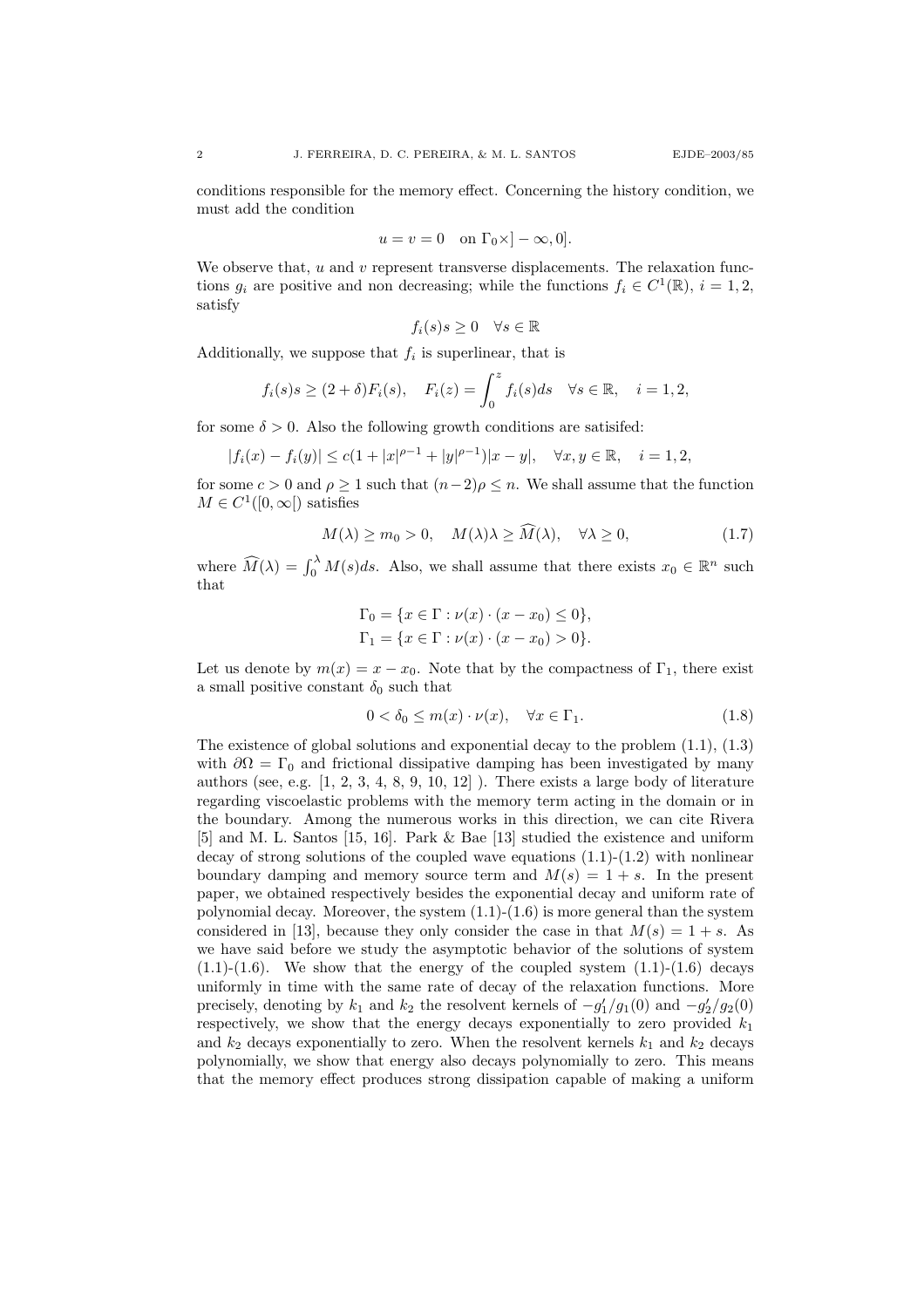rate of decay for the energy. The method used is based on the construction of a suitable Lyapunov functional  $\mathcal L$  satisfying

$$
\frac{d}{dt}\mathcal{L}(t) \le -c_1\mathcal{L}(t) + c_2e^{-\gamma t} \quad \text{or} \quad \frac{d}{dt}\mathcal{L}(t) \le -c_1\mathcal{L}(t)^{1+\frac{1}{\alpha}} + \frac{c_2}{(1+t)^{\alpha+1}}
$$

for some positive constants  $c_1, c_2, \gamma$  and  $\alpha$ . Note that, because of condition (1.3) the solution of the system  $(1.1)-(1.6)$  must belong to the space

$$
V := \{ v \in H^1(\Omega) : v = 0 \text{ on } \Gamma_0 \}.
$$

The notation used in this paper is standard and can be found in Lion's book [7]. In the sequel by c (sometime  $c_1, c_2, \ldots$ ) we denote various positive constants independent of t and on the initial data. The organization of this paper is as follows. In section 2 we establish the existence and uniqueness of strong solutions for the system  $(1.1)-(1.6)$ . In section 3 we prove the uniform rate exponential decay. In section 4 we prove the uniform rate of polynomial decay.

### 2. NOTATION AND MAIN RESULTS

In this section we shall study the existence and regularity of solutions for the coupled system  $(1.1)-(1.6)$ . First, we shall use equations  $(1.4)-(1.5)$  to estimate the terms  $M(\|\nabla u(t)\|_2^2 + \|\nabla v(t)\|_2^2)\frac{\partial u}{\partial \nu} + \frac{\partial u_t}{\partial \nu}$  and  $M(\|\nabla u(t)\|_2^2 + \|\nabla v(t)\|_2^2)\frac{\partial v}{\partial \nu} + \frac{\partial v_t}{\partial \nu}$ . Denoting by

$$
(g * \varphi)(t) = \int_0^t g(t - s)\varphi(s)ds,
$$

the convolution product operator and differentiating the equations (1.4) and (1.5) we arrive at the following Volterra equations:

$$
M(\|\nabla u(t)\|_{2}^{2} + \|\nabla v(t)\|_{2}^{2}) \frac{\partial u}{\partial \nu} + \frac{\partial u_{t}}{\partial \nu} + \frac{1}{g_{1}(0)} g'_{1} * (M(\|\nabla u\|_{2}^{2} + \|\nabla v\|_{2}^{2}) \frac{\partial u}{\partial \nu} + \frac{\partial u_{t}}{\partial \nu})
$$
  
=  $-\frac{1}{g_{1}(0)} u_{t},$   

$$
M(\|\nabla u(t)\|_{2}^{2} + \|\nabla v(t)\|_{2}^{2}) \frac{\partial v}{\partial \nu} + \frac{\partial v_{t}}{\partial \nu} + \frac{1}{g_{2}(0)} g'_{2} * (M(\|\nabla u\|_{2}^{2} + \|\nabla v\|_{2}^{2}) \frac{\partial v}{\partial \nu} + \frac{\partial v_{t}}{\partial \nu})
$$
  
=  $-\frac{1}{g_{2}(0)} v_{t}.$ 

Applying the Volterra's inverse operator, we get

$$
M(\|\nabla u\|_2^2 + \|\nabla v\|_2^2) \frac{\partial u}{\partial \nu} + \frac{\partial u_t}{\partial \nu} = -\frac{1}{g_1(0)} \{u_t + k_1 * u_t\},
$$
  

$$
M(\|\nabla u\|_2^2 + \|\nabla v\|_2^2) \frac{\partial v}{\partial \nu} + \frac{\partial v_t}{\partial \nu} = -\frac{1}{g_2(0)} \{v_t + k_2 * v_t\},
$$

where the resolvent kernels satisfies

$$
k_i + \frac{1}{g_i(0)}g'_i * k_i = -\frac{1}{g_i(0)}g'_i \text{ for } i = 1, 2.
$$

Denoting  $\tau_1 = \frac{1}{g_1(0)}$  and  $\tau_2 = \frac{1}{g_2(0)}$ , we obtain

$$
M(\|\nabla u\|_2^2 + \|\nabla v\|_2^2)\frac{\partial u}{\partial \nu} + \frac{\partial u_t}{\partial \nu} = -\tau_1 \{u_t + k_1(0)u - k_1(t)u_0 + k_1' * u\} \tag{2.1}
$$

$$
M(\|\nabla u\|_2^2 + \|\nabla v\|_2^2)\frac{\partial v}{\partial \nu} + \frac{\partial v_t}{\partial \nu} = -\tau_2 \{v_t + k_2(0)v - k_2(t)v_0 + k_2' * v\}.
$$
 (2.2)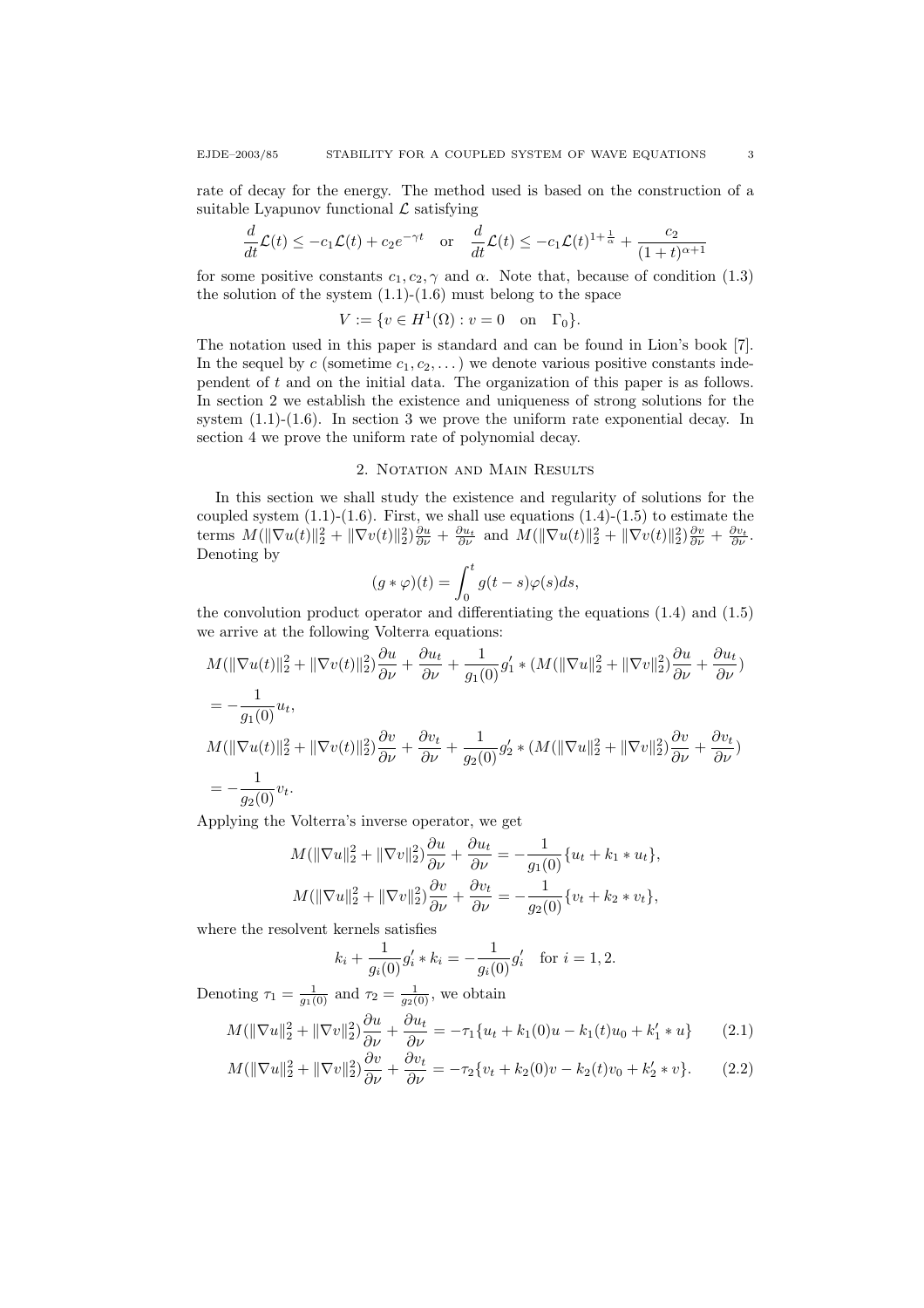Reciprocally, taking initial data such that  $u_0 = v_0 = 0$  on  $\Gamma_1$ , the identities (2.1)- $(2.2)$  imply  $(1.4)-(1.5)$ . Since we are interested in relaxation functions of exponential or polynomial type and the identities  $(2.1)-(2.2)$  involve the resolvent kernels  $k_i$ , we want to know if  $k_i$  has the same properties. The following Lemma answers this question. Let h be a relaxation function and  $k$  its resolvent kernel, that is

$$
k(t) - k * h(t) = h(t).
$$
 (2.3)

**Lemma 2.1.** If h is a positive continuous function, then k is also a positive continuous function. Moreover,

(1) If there exist positive constants  $c_0$  and  $\gamma$  with  $c_0 < \gamma$  such that  $h(t) \leq$  $c_0e^{-\gamma t}$ , then, the function k satisfies

$$
k(t) \le \frac{c_0(\gamma - \epsilon)}{\gamma - \epsilon - c_0} e^{-\epsilon t},
$$

for all  $0 < \epsilon < \gamma - c_0$ .

(2) Given  $p > 1$ , let us denote by  $c_p := \sup_{t \in \mathbb{R}^+} \int_0^t (1+t)^p (1+t-s)^{-p} (1+s)^{-p} ds$ . If there exists a positive constant  $c_0$  with  $c_0c_p < 1$  such that  $h(t) \le c_0(1 +$  $(t)^{-p}$ , then, the function k satisfies

$$
k(t) \le \frac{c_0}{1 - c_0 c_p} (1 + t)^{-p}.
$$

*Proof.* Note that  $k(0) = h(0) > 0$ . Now, we take  $t_0 = \inf\{t \in \mathbb{R}^+ : k(t) = 0\}$ , so  $k(t) > 0$  for all  $t \in [0, t_0]$ . If  $t_0 \in \mathbb{R}^+$ , from equation (2.3) we get that  $-k * h(t_0) =$  $h(t_0)$  but this is contradictory. Therefore  $k(t) > 0$  for all  $t \in \mathbb{R}^+_0$ . Now, let us fix  $\epsilon$ , such that  $0 < \epsilon < \gamma - c_0$  and denote by

$$
k_{\epsilon}(t) := e^{\epsilon t} k(t), \quad h_{\epsilon}(t) := e^{\epsilon t} h(t).
$$

Multiplying equation (2.3) by  $e^{\epsilon t}$  we get  $k_{\epsilon}(t) = h_{\epsilon}(t) + k_{\epsilon} * h_{\epsilon}(t)$ , hence

$$
\sup_{s \in [0,t]} k_{\epsilon}(s) \le \sup_{s \in [0,t]} h_{\epsilon}(s) + \left(\int_0^{\infty} c_0 e^{(\epsilon - \gamma)s} ds\right) \sup_{s \in [0,t]} k_{\epsilon}(s) \le c_0 + \frac{c_0}{(\gamma - \epsilon)} \sup_{s \in [0,t]} k_{\epsilon}(s).
$$
\nTherefore

Therefore,

$$
k_{\epsilon}(t) \leq \frac{c_0(\gamma - \epsilon)}{\gamma - \epsilon - c_0},
$$

which implies our first assertion. To show the second part we use the notation

$$
k_p(t) := (1+t)^p k(t), \quad h_p(t) := (1+t)^p h(t).
$$

Multiplying equation (2.3) by  $(1 + t)^p$  we get

$$
k_p(t) = h_p(t) + \int_0^t k_p(t-s)(1+t-s)^{-p}(1+t)^p h(s) ds,
$$

hence

$$
\sup_{s \in [0,t]} k_p(s) \leq \sup_{s \in [0,t]} h_p(s) + c_0 c_p \sup_{s \in [0,t]} k_p(s) \leq c_0 + c_0 c_p \sup_{s \in [0,t]} k_p(s).
$$

Therefore,

$$
k_p(t) \le \frac{c_0}{1 - c_0 c_p},
$$

which proves our second assertion.  $\hfill \square$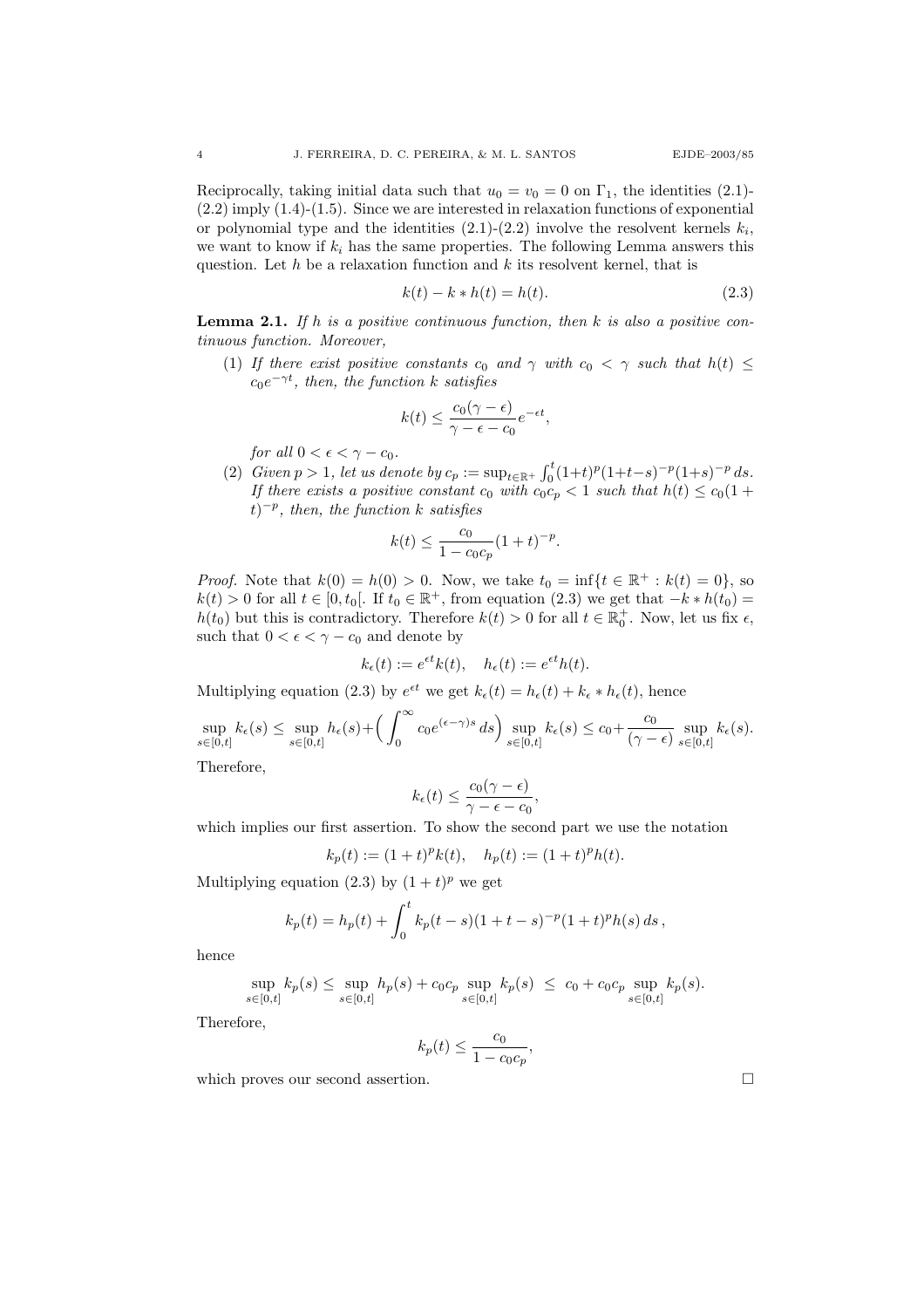**Remark:** The fact that the constant  $c_p$  is finite can be found in [14, Lemma 7.4]. Due to this Lemma, in the remainder of this paper, we shall use  $(2.1)-(2.2)$ instead of  $(1.4)-(1.5)$ . Let us denote

$$
(g\Box\varphi)(t) := \int_0^t g(t-s)|\varphi(t) - \varphi(s)|^2 ds.
$$

The following lemma states an important property of the convolution operator.

**Lemma 2.2.** For  $g, \varphi \in C^1([0,\infty[:\mathbb{R})$  we have

$$
(g * \varphi)\varphi_t = -\frac{1}{2}g(t)|\varphi(t)|^2 + \frac{1}{2}g'\Box\varphi - \frac{1}{2}\frac{d}{dt}\Big[g\Box\varphi - \left(\int_0^t g(s)ds\right)|\varphi|^2\Big].
$$

The proof of this lemma follows by differentiating the expression  $g\Box\varphi$ . The first order energy of coupled system  $(1.1)-(1.6)$  is defined as

$$
E(t) := E(t, u, v)
$$
  
=  $\frac{1}{2} \int_{\Omega} |u_t|^2 dx + \frac{1}{2} \int_{\Omega} |v_t|^2 dx + \frac{1}{2} \widehat{M}(\|\nabla u\|_2^2 + \|\nabla v\|_2^2) + \int_{\Omega} F_1(u) dx$   
+  $\int_{\Omega} F_2(v) dx + \frac{\tau_1}{2} k_1(t) \int_{\Gamma_1} |u|^2 d\Gamma_1 - \frac{\tau_1}{2} \int_{\Gamma_1} k_1' \square u d\Gamma_1$   
+  $\frac{\tau_2}{2} k_2(t) \int_{\Gamma_1} |v|^2 d\Gamma_1 - \frac{\tau_2}{2} \int_{\Gamma_1} k_2' \square v d\Gamma_1.$ 

The main goal of this work is given by the following Theorem.

**Theorem 2.3.** Let  $k_i \in C^2(\mathbb{R}^+)$  be such that  $k_i, -k'_i, k''_i \geq 0$  for  $i = 1, 2$ . If  $(u_0, v_0) \in (H^2(\Omega) \cap V)^2$  and  $(u_1, v_1) \in (H^2(\Omega) \cap V)^2$  satisfy the compatibility conditions

$$
M(\|\nabla u_0\|_2^2 + \|\nabla v_0\|_2^2) \frac{\partial u_0}{\partial \nu} + \frac{\partial u_1}{\partial \nu} + \tau_1 u_1 = 0 \quad on \Gamma_1,
$$
 (2.4)

$$
M(\|\nabla u_0\|_2^2 + \|\nabla v_0\|_2^2) \frac{\partial v_0}{\partial \nu} + \frac{\partial v_1}{\partial \nu} + \tau_2 v_1 = 0 \quad on \Gamma_1.
$$
 (2.5)

Then there exists only one solution  $(u, v)$  of the system  $(1.1)-(1.6)$  satisfying

$$
u, v \in L^{\infty}(0, T : V), \quad u_t, v_t \in L^{\infty}(0, T : V),
$$
  

$$
u_{tt}, v_{tt} \in L^{\infty}(0, T : L^2(\Omega)), \quad \Delta u, \Delta v \in L^{\infty}(0, T : L^2(\Omega)),
$$
  

$$
\Delta u_t, \Delta v_t \in L^2(0, T : L^2(\Omega)).
$$

In addition, considering (1.8) and assuming that there exist positive constants  $b_1$ ,  $b_2$  such that

$$
k_i(0) > 0
$$
,  $k'_i(t) \le -b_1k_i(t)$ ,  $k''_i(t) \ge -b_2k'_i(t)$ ,  $i = 1, 2$ , or (2.6)

$$
k_i(0) > 0, \quad k_i'(t) \leq -b_1 k_i'(t)^{1 + \frac{1}{p}}, \quad k_i''(t) \geq b_2[-k_i'(t)]^{1 + \frac{1}{p+1}}, \quad p > 1, \quad i = 1, 2 \tag{2.7}
$$

then the energy  $E(t)$  associated to problem  $(1.1)-(1.6)$  decays, respectively, a the following rate

$$
E(t) \le \alpha_1 e^{-\alpha_2 t} E(0),\tag{2.8}
$$

$$
E(t) \le \frac{c}{(1+t)^{p+1}} E(0),\tag{2.9}
$$

where  $\alpha_1$ ,  $\alpha_2$  and c are positive constants.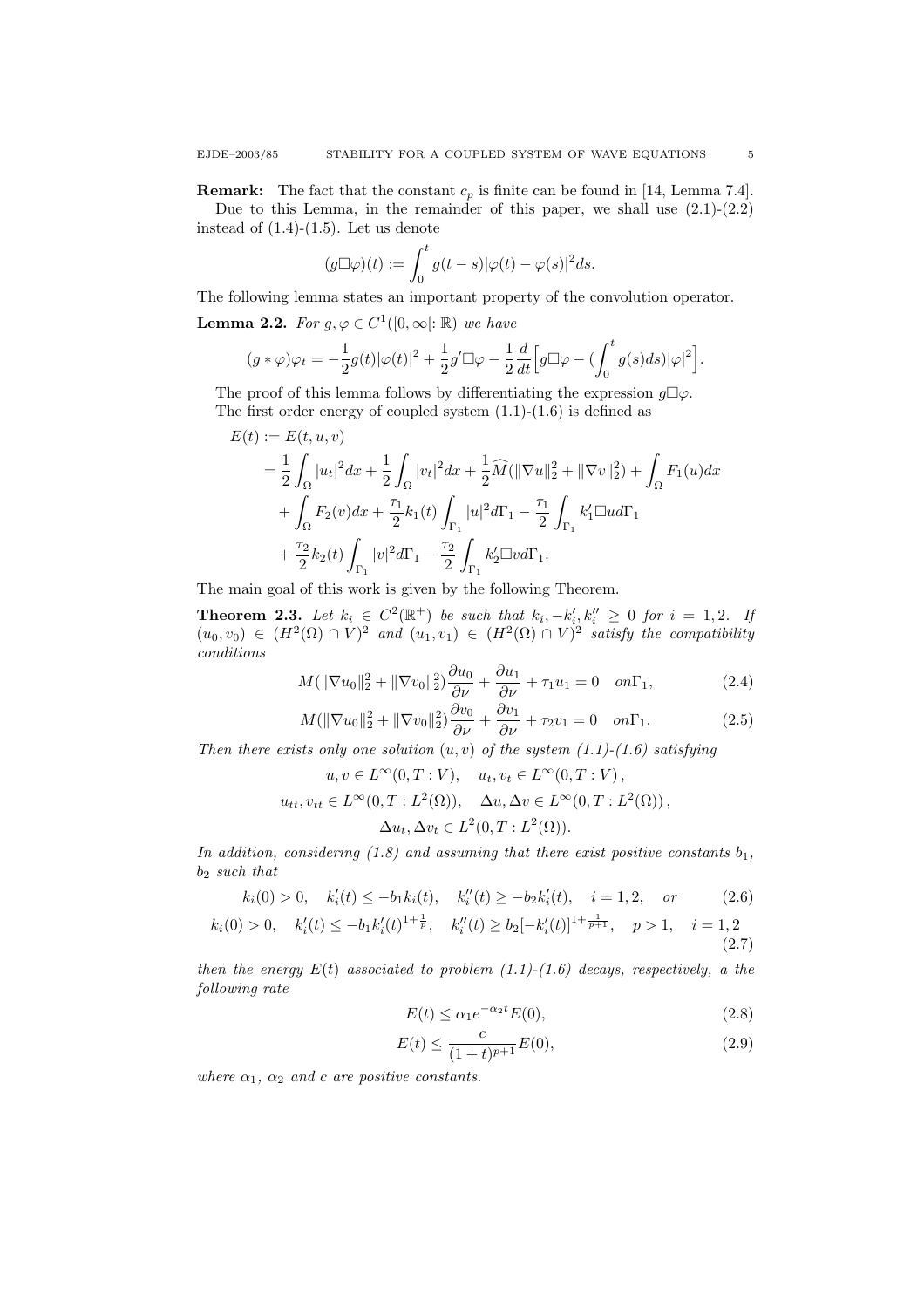Proof of the existence of regular solutions. The main idea is to use the Galerkin method. To do this let us take a basis  $\{w_j\}_{j\in\mathbb{N}}$  to V which is orthonormal in  $L^2(\Omega)$  and we represent by  $V_m$  the subspace of V generated by the first m vectors. Standard results on ordinary differential equations guarantee that there exists only one local solution

$$
(u^{m}(t), v^{m}(t)) := \sum_{j=1}^{m} (g_{j,m}(t), h_{j,m}(t)) w_{j},
$$

of the approximate systems

$$
\int_{\Omega} u_{tt}^{m} w dx + M(||\nabla u^{m}(t)||_{2}^{2} + ||\nabla v^{m}(t)||_{2}^{2}) \int_{\Omega} \nabla u^{m} \cdot \nabla w dx \n+ \int_{\Omega} \nabla u_{t}^{m} \cdot \nabla w dx + \int_{\Omega} f_{1}(u^{m}) w dx \n= -\tau_{1} \int_{\Gamma_{1}} \{u_{t}^{m} + k_{1}(0)u^{m} - k_{1}(t)u^{m}(0) + k_{1}' \ast u^{m}\} w d\Gamma_{1}
$$
\n(2.10)

and

$$
\int_{\Omega} v_{tt}^{m} w dx + M(||\nabla u^{m}(t)||_{2}^{2} + ||\nabla v^{m}(t)||_{2}^{2}) \int_{\Omega} \nabla v^{m} \cdot \nabla w dx \n+ \int_{\Omega} \nabla v_{t}^{m} \cdot \nabla w dx + \int_{\Omega} f_{2}(v^{m}) w dx
$$
\n
$$
= -\tau_{2} \int_{\Gamma_{1}} \{v_{t}^{m} + k_{2}(0)v^{m} - k_{2}(t)v^{m}(0) + k_{2}' * v^{m}\} w d\Gamma_{1},
$$
\n(2.11)

for all  $w \in V_m$  with the initial data

$$
(um(0), vm(0)) = (u0, v0), (utm(0), vtm(0)) = (u1, v1).
$$

The extension of these solutions to the whole interval [0, T],  $0 < T < \infty$ , is a consequence of the first estimate below.

A priori estimate I. Replacing w by  $u'_m(t)$  in (2.10) and  $v'_m(t)$  in (2.11), respectively, and then adding the results and using Lemma 2.2 we conclude that

$$
\frac{d}{dt}E(t, u^m, v^m) \le cE(0, u^m, v^m).
$$

Integrating over  $[0, t]$  and taking into account the definition of the initial data of  $(u^m, v^m)$  we conclude that

$$
E(t, u^m, v^m) \le c, \quad \forall t \in [0, T], \quad \forall m \in \mathbb{N}.
$$
\n
$$
(2.12)
$$

A priori estimate II. First, we estimate the initial data  $u_{tt}^m(0)$  and  $v_{tt}^m(0)$  in the  $L^2$ -norm. Letting  $t \to 0^+$  in the equations (2.10)-(2.11), replacing w by  $u''_m(0)$  and  $v''_m(0)$ , respectively, and using the compatibility conditions  $(2.4)-(2.5)$  we get

$$
\|u_{tt}^m(0)\|_2^2
$$
  
=  $M(\|\nabla u_0\|_2^2 + \|\nabla v_0\|_2^2) \int_{\Omega} \Delta u_0 u_{tt}^m(0) dx + \int_{\Omega} \Delta u_1 u_{tt}^m(0) dx - \int_{\Omega} f_1(u_0) u_{tt}^m(0) dx,$   

$$
\|v_{tt}^m(0)\|_2^2
$$
  
=  $M(\|\nabla u_0\|_2^2 + \|\nabla v_0\|_2^2) \int_{\Omega} \Delta v_0 v_{tt}^m(0) dx + \int_{\Omega} \Delta v_1 v_{tt}^m(0) dx - \int_{\Omega} f_2(v_0) v_{tt}^m(0) dx.$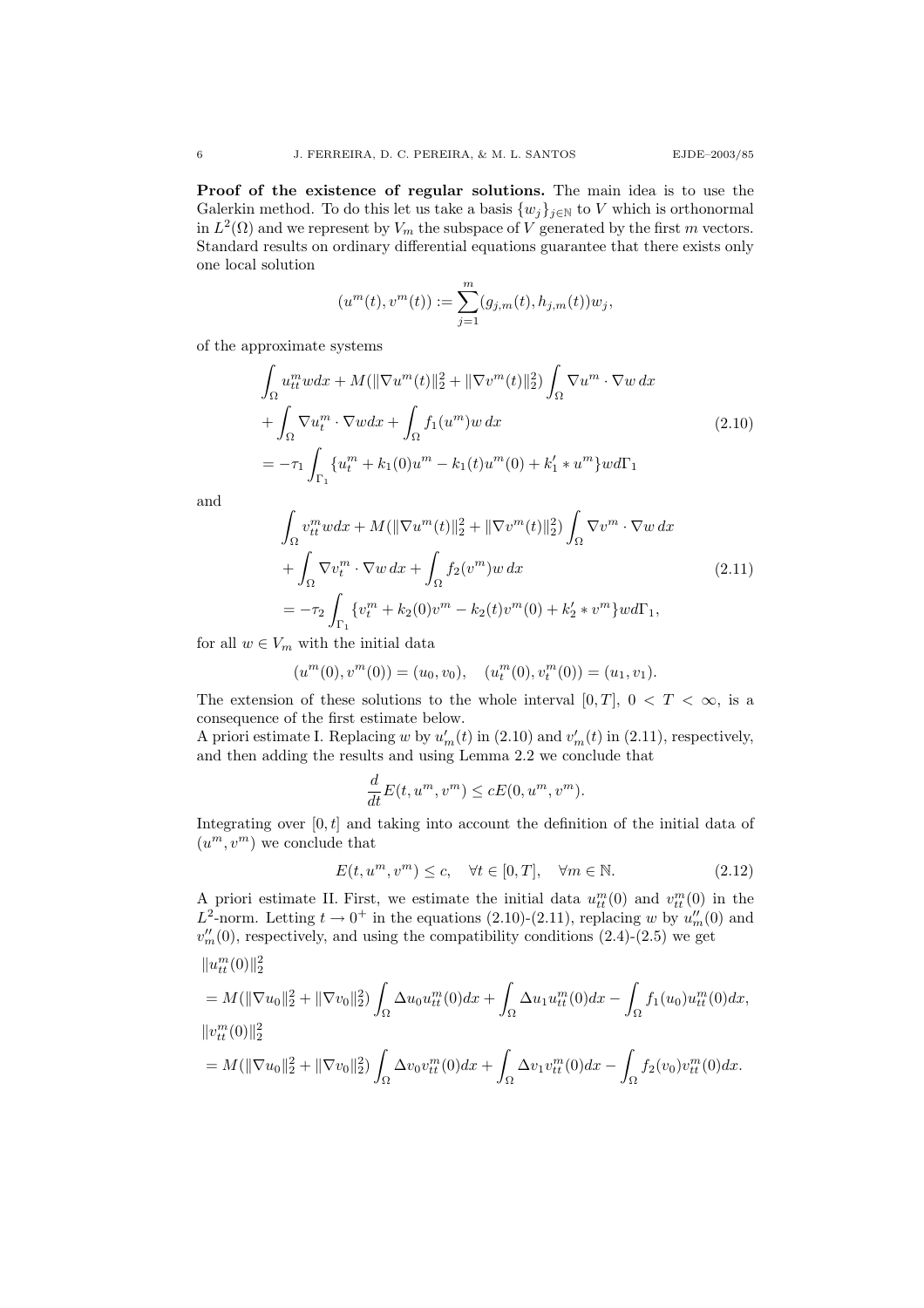Since  $(u_0, v_0) \in [H^2(\Omega)]^2$ , the growth hypothesis for the functions  $f_1$  and  $f_2$  together with the Sobolev's imbedding imply  $f_1(u_0), f_2(v_0) \in L^2(\Omega)$ . Hence

$$
||u_{tt}^{m}(0)||_{2} + ||v_{tt}^{m}(0)||_{2} \le c_{1}, \quad \forall m \in \mathbb{N}.
$$
\n(2.13)

Differentiating the equations  $(2.10)-(2.11)$  with respect to the time, replacing w by  $u''_m(t)$  and  $v''_m(t)$ , respectively, and summing the results we arrive at

$$
\frac{1}{2} \frac{d}{dt} \Big\{ \int_{\Omega} |u_{tt}^{m}|^{2} dx + \int_{\Omega} |v_{tt}^{m}|^{2} dx \Big\} + \int_{\Omega} |\nabla u_{tt}^{m}|^{2} dx + \int_{\Omega} |\nabla v_{tt}^{m}|^{2} dx \n= -M(||\nabla u^{m}||_{2}^{2} + \|\nabla v^{m}||_{2}^{2}) \Big\{ \int_{\Omega} \nabla u_{t}^{m} \cdot \nabla u_{tt}^{m} dx + \int_{\Omega} \nabla v_{t}^{m} \cdot \nabla v_{tt}^{m} dx \Big\} \n+ 2M'(||\nabla u^{m}||_{2}^{2} + \|\nabla v^{m}||_{2}^{2}) \Big\{ \int_{\Omega} \nabla u^{m} \nabla u_{t}^{m} dx + \int_{\Omega} \nabla v^{m} \nabla v_{t}^{m} dx \Big\} \n\times \Big\{ \int_{\Omega} \nabla u^{m} \cdot \nabla u_{tt}^{m} dx + \int_{\Omega} \nabla v^{m} \cdot \nabla v_{tt}^{m} dx \Big\} - \int_{\Omega} f_{1}'(u^{m}) u_{t}^{m} u_{tt}^{m} dx \n- \int_{\Omega} f_{2}'(v^{m}) v_{t}^{m} v_{tt}^{m} dx - \tau_{1} \int_{\Gamma_{1}} |u_{tt}^{m}|^{2} dx - \tau_{1} \int_{\Gamma_{1}} k_{1}(0) u_{t}^{m} u_{tt}^{m} d\Gamma_{1} \n+ \tau_{1} k'_{1}(t) \int_{\Gamma_{1}} u^{m}(0) u_{tt}^{m} d\Gamma_{1} - \tau_{1} \int_{\Gamma_{1}} (k'_{1} \ast u^{m})_{t} u_{tt}^{m} d\Gamma_{1} - \tau_{2} \int_{\Gamma_{1}} |v_{tt}^{m}|^{2} dx \n- \tau_{2} \int_{\Gamma_{1}} k_{2}(0) v_{t}^{m} v_{tt}^{m} d\Gamma_{1} + \tau_{2} k'_{2}(t) \int_{\Gamma_{1}} v^{m}(0) v_{tt}^{m} d\Gamma_{1} - \tau_{2} \int_{\Gamma_{1}} (k'_{2} \ast v^{m})_{t} v_{tt}^{m} d\Gamma_{1}.
$$

Noting that

$$
(k'_1 * u^m)_t = k'_1(t)u_0^m + \int_0^t k'_1(t-s)u^m(\cdot, s)ds,
$$
  

$$
(k'_2 * v^m)_t = k'_2(t)v_0^m + \int_0^t k'_2(t-s)v^m(\cdot, s)ds
$$

and using Lemma 2.2, we obtain

$$
\frac{1}{2} \frac{d}{dt} \Big\{ \int_{\Omega} |u_{tt}^{m}|^{2} dx + \int_{\Omega} |v_{tt}^{m}|^{2} dx + \tau_{1} k_{1}(t) \int_{\Gamma_{1}} |u_{t}^{m}|^{2} d\Gamma_{1} - \tau_{1} \int_{\Gamma_{1}} k_{1}' \square u_{t}^{m} d\Gamma_{1} \n- \tau_{2} k_{2}(t) \int_{\Gamma_{1}} |v_{t}^{m}|^{2} d\Gamma_{1} - \tau_{2} \int_{\Gamma_{1}} k_{2}' \square v_{t}^{m} d\Gamma_{1} \Big\} + \int_{\Omega} |\nabla u_{tt}^{m}|^{2} dx + \int_{\Omega} |\nabla v_{tt}^{m}|^{2} dx \n= -M(||\nabla u^{m}||_{2}^{2} + \|\nabla v^{m}||_{2}^{2}) \Big\{ \int_{\Omega} \nabla u_{t}^{m} \cdot \nabla u_{tt}^{m} dx + \int_{\Omega} \nabla v_{t}^{m} \cdot \nabla v_{tt}^{m} dx \Big\} \n+ 2M'(||\nabla u^{m}||_{2}^{2} + \|\nabla v^{m}||_{2}^{2}) \Big\{ \int_{\Omega} u^{m} u_{t}^{m} dx + \int_{\Omega} v^{m} v_{t}^{m} dx \Big\} \n\times \Big\{ \int_{\Omega} \nabla u^{m} \cdot \nabla u_{tt}^{m} dx + \int_{\Omega} \nabla v^{m} \cdot \nabla v_{tt}^{m} dx \Big\} - \int_{\Omega} f_{1}'(u^{m}) u_{t}^{m} u_{tt}^{m} dx \n- \int_{\Omega} f_{2}'(v^{m}) v_{t}^{m} v_{tt}^{m} dx - \tau_{1} \int_{\Gamma_{1}} |u_{tt}^{m}|^{2} dx + \tau_{1} k_{1}'(t) \int_{\Gamma_{1}} u^{m}(0) u_{tt}^{m} d\Gamma_{1} \n+ \frac{\tau_{1}}{2} k_{1}'(t) \int_{\Gamma_{1}} |u_{t}^{m}|^{2} d\Gamma_{1} - \frac{\tau_{1}}{2} \int_{\Gamma_{1}} k_{1}'' \square u_{t}^{m} d\Gamma_{1} - \tau_{2} \int_{\Gamma_{1}} |v_{tt}^{m}|^{2} dx
$$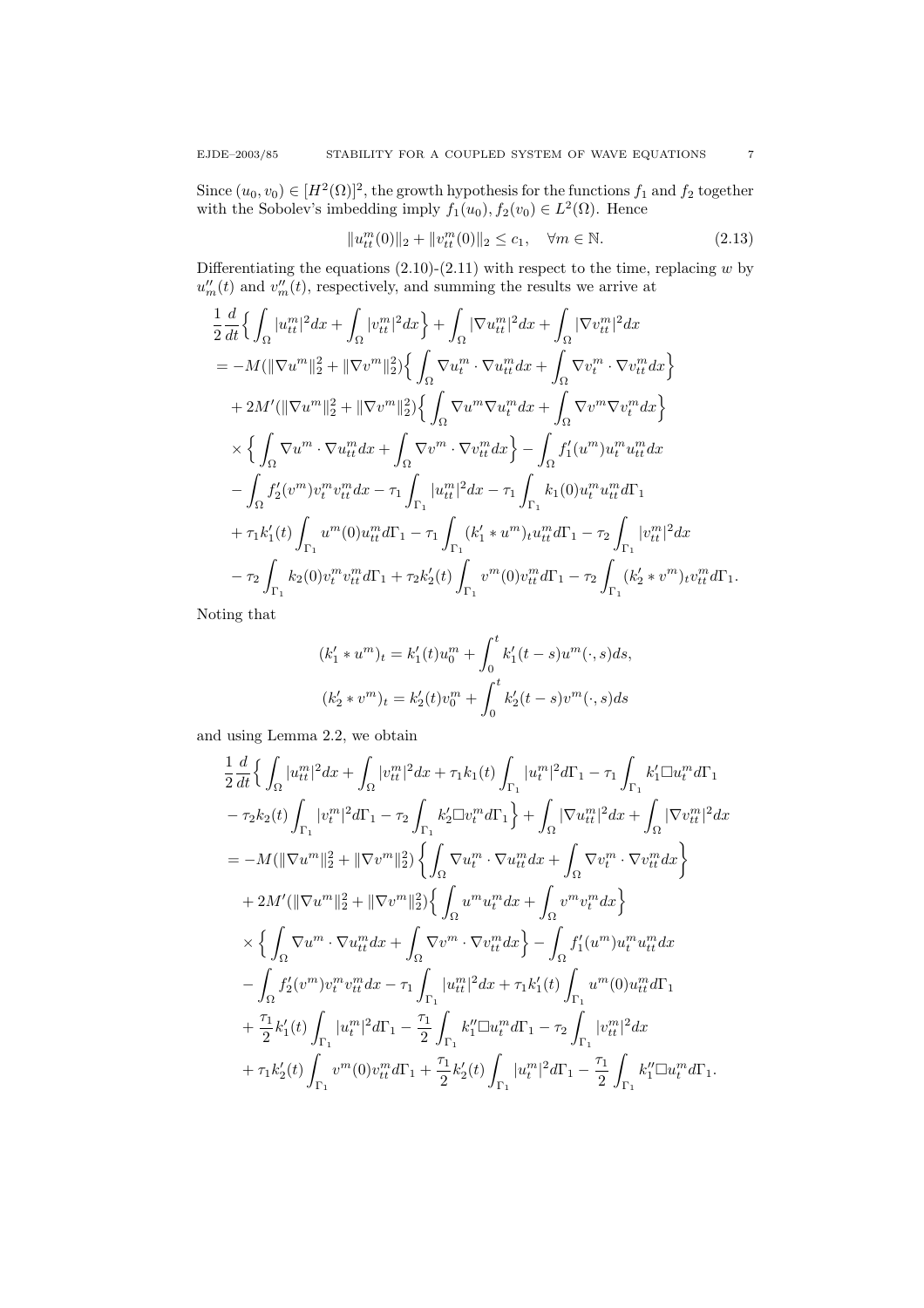.

Let us take  $p_n = 2n/(n-2)$ . From the growth condition of the functions  $f_i$  and from the Sobolev imbedding we have

$$
\begin{aligned} & \int_{\Omega} f_1'(u^m) u_t^m u_{tt}^m dx \\ & \leq c \int_{\Omega} (1+2|u^m|^{\rho-1}) |u_t^m| |u_{tt}^m| dx \\ & \leq c \Big[ \int_{\Omega} (1+2|u^m|^{\rho-1})^n dx \Big]^{1/n} \Big[ \int_{\Omega} |u_t^m|^{p_n} dx \Big]^{1/p_n} \Big[ \int_{\Omega} |u_{tt}^m|^2 dx \Big]^{1/2} \\ & \leq c \Big[ \int_{\Omega} (1+|\nabla u^m|^2) dx \Big]^{(\rho-1)/2} \Big[ \int_{\Omega} |\nabla u_t^m|^2 dx \Big]^{1/2} \Big[ \int_{\Omega} |u_{tt}^m|^2 dx \Big]^{1/2} \end{aligned}
$$

Taking into account the estimate (2.12) we conclude that

$$
\int_{\Omega} f_1'(u^m) u_t^m u_{tt}^m dx \le c \Big[ \int_{\Omega} |\nabla u_t^m|^2 dx \Big]^{1/2} \Big[ \int_{\Omega} |u_{tt}^m|^2 dx \Big]^{1/2}
$$
\n
$$
\le c \Big\{ \int_{\Omega} |\nabla u_t^m|^2 dx + \int_{\Omega} |u_{tt}^m|^2 dx \Big\}.
$$
\n(2.14)

Similarly we get

$$
\int_{\Omega} f_2'(v^m) v_t^m v_{tt}^m dx \le c \Big\{ \int_{\Omega} |\nabla v_t^m|^2 dx + \int_{\Omega} |v_{tt}^m|^2 dx \Big\}.
$$
 (2.15)

Note that Young's inequality, the first estimate and hypothesis on  $M$  give us

$$
M(\|\nabla u^m\|_2^2 + \|\nabla v^m\|_2^2) \Big\{ \int_{\Omega} \nabla u_t^m \cdot \nabla u_{tt}^m dx + \int_{\Omega} \nabla v_t^m \cdot \nabla v_{tt}^m dx \Big\}
$$
  
\n
$$
\leq c \Big\{ \int_{\Omega} (|\nabla u_t^m|^2 + |\nabla v_t^m|^2) dx + \frac{1}{4} \int_{\Omega} |\nabla u_{tt}^m|^2 dx + \frac{1}{4} \int_{\Omega} |\nabla v_{tt}^m|^2 dx \Big\}
$$
\n(2.16)

and similarly

$$
2M'(\|\nabla u^m\|_2^2 + \|\nabla v^m\|_2^2) \Big\{ \int_{\Omega} u^m u_t^m dx + \int_{\Omega} v^m v_t^m dx \Big\}
$$
  
\$\times \Big\{ \int\_{\Omega} \nabla u^m \cdot \nabla u\_{tt}^m dx + \int\_{\Omega} \nabla v^m \cdot \nabla v\_{tt}^m dx \Big\}\$\n
$$
\leq c \Big\{ \int_{\Omega} (|\nabla u_t^m|^2 + |\nabla v_t^m|^2) dx + \frac{1}{4} \int_{\Omega} |\nabla u_{tt}^m|^2 dx + \frac{1}{4} \int_{\Omega} |\nabla v_{tt}^m|^2 dx \Big\}. \tag{2.17}
$$

Substitution of inequalities  $(2.14)-(2.17)$  into  $(2.14)$  yields

$$
\begin{split} &\frac{1}{2}\frac{d}{dt}\Big\{\int_{\Omega}|u_{tt}^m|^2dx+\int_{\Omega}|v_{tt}^m|^2dx+\tau_1k_1(t)\int_{\Gamma_1}|u_t^m|^2d\Gamma_1-\tau_1\int_{\Gamma_1}k_1'\Box u_t^md\Gamma_1\\ &+\tau_2k_2(t)\int_{\Gamma_1}|v_t^m|^2d\Gamma_1-\tau_2\int_{\Gamma_1}k_2'\Box v_t^md\Gamma_1\Big\}+\frac{1}{2}\int_{\Omega}|\nabla u_{tt}^m|^2dx+\frac{1}{2}\int_{\Omega}|\nabla v_{tt}^m|^2dx\\ &\leq \frac{\tau_1c}{2}\int_{\Gamma_1}|u_0|^2d\Gamma_1+\frac{\tau_2c}{2}\int_{\Gamma_1}|v_0|^2d\Gamma_1+c\int_{\Omega}(|\nabla u_t^m|^2+|\nabla v_t^m|^2)dx\\ &+c\Big\{\int_{\Omega}|u_{tt}^m|^2dx+\int_{\Omega}|v_{tt}^m|^2dx\Big\}. \end{split}
$$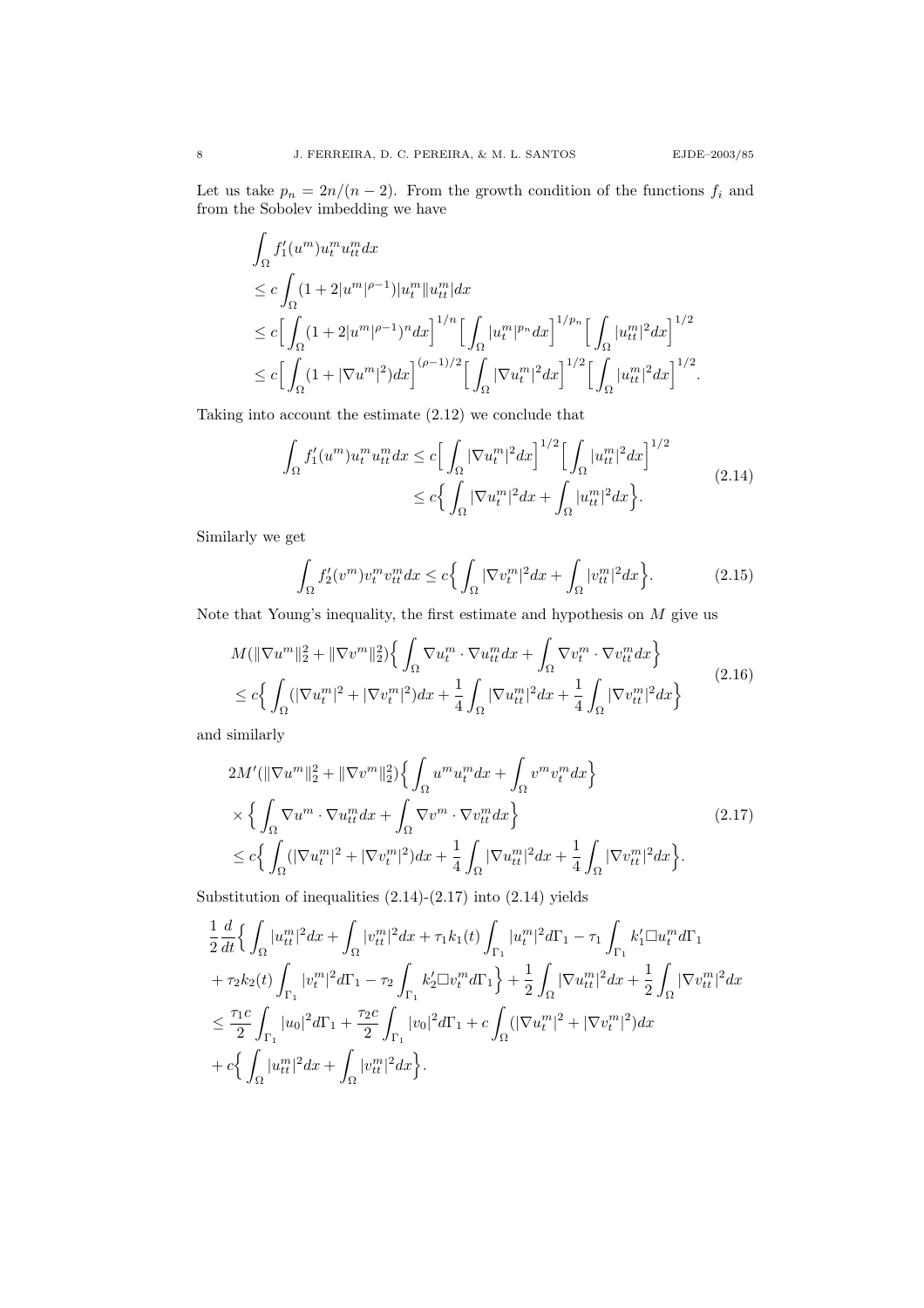Integrating with respect to time and applying Gronwall's inequality we conclude that for all  $m \in \mathbb{N}$  and all  $t \in [0, T]$ ,

$$
\int_{\Omega} |u_{tt}^m|^2 dx + \int_{\Omega} |v_{tt}^m|^2 dx + \int_0^t \int_{\Omega} |\nabla u_{tt}^m|^2 dx + \int_0^t \int_{\Omega} |\nabla v_{tt}^m|^2 dx \le c. \tag{2.18}
$$

A priori estimate III. Replacing w by  $-\Delta u_t^m$  in (2.10) and by  $-\Delta v_t^m$  in (2.11), respectively, and then using the Green's formula and adding the results yields

$$
- \int_{\Omega} u_t^m \Delta u_t^m dx - \int_{\Omega} v_{tt}^m \Delta v_t^m dx + M(||\nabla u^m||_2^2 + ||\nabla v^m||_2^2) \{ \int_{\Omega} \Delta u^m \Delta u_t^m dx + \int_{\Omega} \Delta v^m \Delta v_t^m dx \} + \int_{\Omega} |\Delta u_t^m|^2 dx + \int_{\Omega} |\Delta v_t^m|^2 dx = \int_{\Omega} f_1(u^m) \Delta u_t^m dx + \int_{\Omega} f_2(v^m) \Delta v_t^m dx.
$$

Using similar arguments as in (2.18) we conclude that for all  $m \in \mathbb{N}$  and all all  $t \in [0, T],$ 

$$
\|\Delta u^m\|_2^2 + \int_0^T \|\Delta u_t^m(t)\|_2^2 dt + \|\Delta v^m\|_2^2 + \int_0^T \|\Delta v_t^m(t)\|_2^2 dt \le c. \tag{2.19}
$$

Now, from estimates  $(2.12)$ ,  $(2.18)$  and  $(2.19)$  and of the Lions-Aubin's compactness Theorem we can pass to the limit in  $(2.10)-(2.11)$ . The rest of the proof is a matter of routine.

### 3. Uniform Rate of Exponential Decay

In this section we shall study the asymptotic behavior of the solutions of system  $(1.1)-(1.6)$  when the resolvent kernels  $k_1$  and  $k_2$  satisfy  $(2.6)$ . Our point of departure will be to establish some inequalities for the strong solution of coupled system  $(1.1)$ - $(1.6).$ 

**Lemma 3.1.** Any strong solution  $(u, v)$  of the system  $(1.1)-(1.6)$  satisfy

$$
\frac{d}{dt}E(t) \leq -\frac{\tau_1}{2} \int_{\Gamma_1} |u_t|^2 d\Gamma_1 + \frac{\tau_1}{2} k_1^2(t) \int_{\Gamma_1} |u_0|^2 d\Gamma_1 + \frac{\tau_1}{2} k_1'(t) \int_{\Gamma_1} |u|^2 d\Gamma_1 \n- \frac{\tau_1}{2} \int_{\Gamma_1} k_1'' \Box u d\Gamma_1 - \frac{\tau_2}{2} \int_{\Gamma_1} |v_t|^2 d\Gamma_1 + \frac{\tau_2}{2} k_2^2(t) \int_{\Gamma_1} |v_0|^2 d\Gamma_1 \n+ \frac{\tau_2}{2} k_2'(t) \int_{\Gamma_1} |v|^2 d\Gamma_1 - \frac{\tau_2}{2} \int_{\Gamma_1} k_2'' \Box v d\Gamma_1 - \int_{\Omega} \{ |\nabla u_t|^2 + |\nabla v_t|^2 \} dx.
$$

*Proof.* Multiplying the equation (1.1) by  $u_t$  and integrating by parts over  $\Omega$  we get 1 2  $\frac{d}{dt} \int_{\Omega} |u_t|^2 dx + \frac{1}{2}$  $\frac{1}{2}M(\|\nabla u\|_2^2+\|\nabla v\|_2^2)\frac{d}{dt}\int_\Omega$  $|\nabla u|^2 dx +$  $\int_{\Omega} F_1(u)dx + \int$  $\int_{\Omega} |\nabla u_t|^2 dx$  $=$   $\overline{ }$  $\Gamma_1$  $\{ (M(\|\nabla u\|_2^2 + \|\nabla v\|_2^2) \frac{\partial u}{\partial \nu} + \frac{\partial u_t}{\partial \nu} \} u_t d\Gamma_1.$ 

Similarly we have

$$
\frac{1}{2}\frac{d}{dt}\int_{\Omega}|v_t|^2dx + \frac{1}{2}M(\|\nabla u\|_2^2 + \|\nabla v\|_2^2)\frac{d}{dt}\int_{\Omega}|\nabla v|^2dx + \int_{\Omega}F_2(v)dx + \int_{\Omega}|\nabla v_t|^2dx
$$
  
= 
$$
\int_{\Gamma_1}\{(M(\|\nabla u\|_2^2 + \|\nabla v\|_2^2)\frac{\partial v}{\partial \nu} + \frac{\partial v_t}{\partial \nu}\}v_t d\Gamma_1.
$$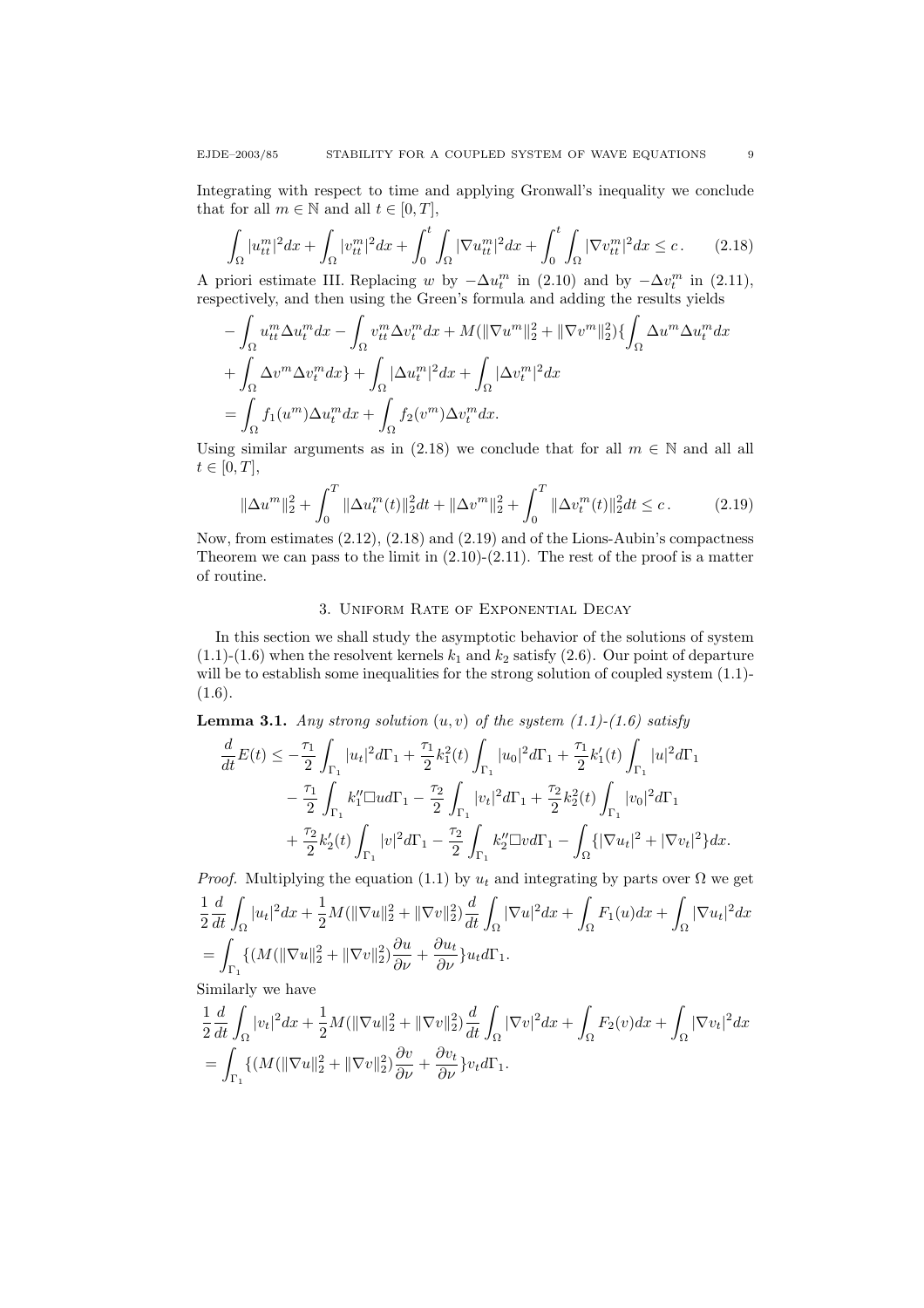Summing the above identities, substituting the boundary terms by  $(2.1)-(2.2)$  and using Lemma 2.1 our conclusion follows.  $\Box$ 

Let us consider the binary operator

$$
(k \diamond \varphi)(t) := \int_0^t k(t - s)(\varphi(t) - \varphi(s))ds.
$$

Then applying the Hölder's inequality for  $0 \leq \mu \leq 1$  we have

$$
|(k \diamond \varphi)(t)|^2 \le \left[\int_0^t |k(s)|^{2(1-\mu)} ds\right] (|k|^{2\mu} \Box \varphi)(t). \tag{3.1}
$$

Let us introduce the functionals

$$
\mathcal{N}(t) := \int_{\Omega} (|u_t|^2 + |v_t|^2 + F_1(u) + F_2(v)) dx + \widehat{M}(\|\nabla u\|_2^2 + \|\nabla v\|_2^2),
$$
  

$$
\psi(t) = \int_{\Omega} \left\{ m \cdot \nabla u + \left( \frac{n}{2} - \theta \right) u \right\} u_t dx + \int_{\Omega} \left\{ m \cdot \nabla v + \left( \frac{n}{2} - \theta \right) v \right\} v_t dx,
$$

where  $\theta$  is a small positive constant. The following Lemma plays an important role for the construction of the Lyapunov functional.

**Lemma 3.2.** For any strong solution of the system  $(1.1)-(1.6)$  we get

$$
\frac{d}{dt}\psi(t) \le -\frac{\theta}{2}\mathcal{N}(t) + c \int_{\Gamma_1} (|u_t|^2 + |k_1(t)u|^2 + |k'_1 \diamond u|^2 + |k_1(t)u_0|^2) d\Gamma_1
$$
\n
$$
+ c \int_{\Gamma_1} (|v_t|^2 + |k_2(t)v|^2 + |k'_2 \diamond v|^2 + |k_2(t)v_0|^2) d\Gamma_1
$$
\n
$$
+ c_{\epsilon} \int_{\Omega} (|\nabla u_t|^2 + |\nabla v_t|^2) dx,
$$

for some positive constants c and  $\epsilon$ .

*Proof.* From equation  $(1.1)$  we obtain

$$
\frac{d}{dt} \int_{\Omega} u_t \{ m \cdot \nabla u + \left( \frac{n}{2} - \theta \right) u \} dx
$$
\n
$$
= \int_{\Omega} u_t m \cdot \nabla u_t dx + \left( \frac{n}{2} - \theta \right) \int_{\Omega} |u_t|^2 dx
$$
\n
$$
+ \int_{\Omega} m \cdot \nabla u (M (\|\nabla u\|_2^2 + \|\nabla v\|_2^2) \Delta u + \Delta u_t - f_1(u)) dx
$$
\n
$$
+ \left( \frac{n}{2} - \theta \right) \int_{\Omega} u (M (\|\nabla u\|_2^2 + \|\nabla v\|_2^2) \Delta u + \Delta u_t - f_1(u)) dx.
$$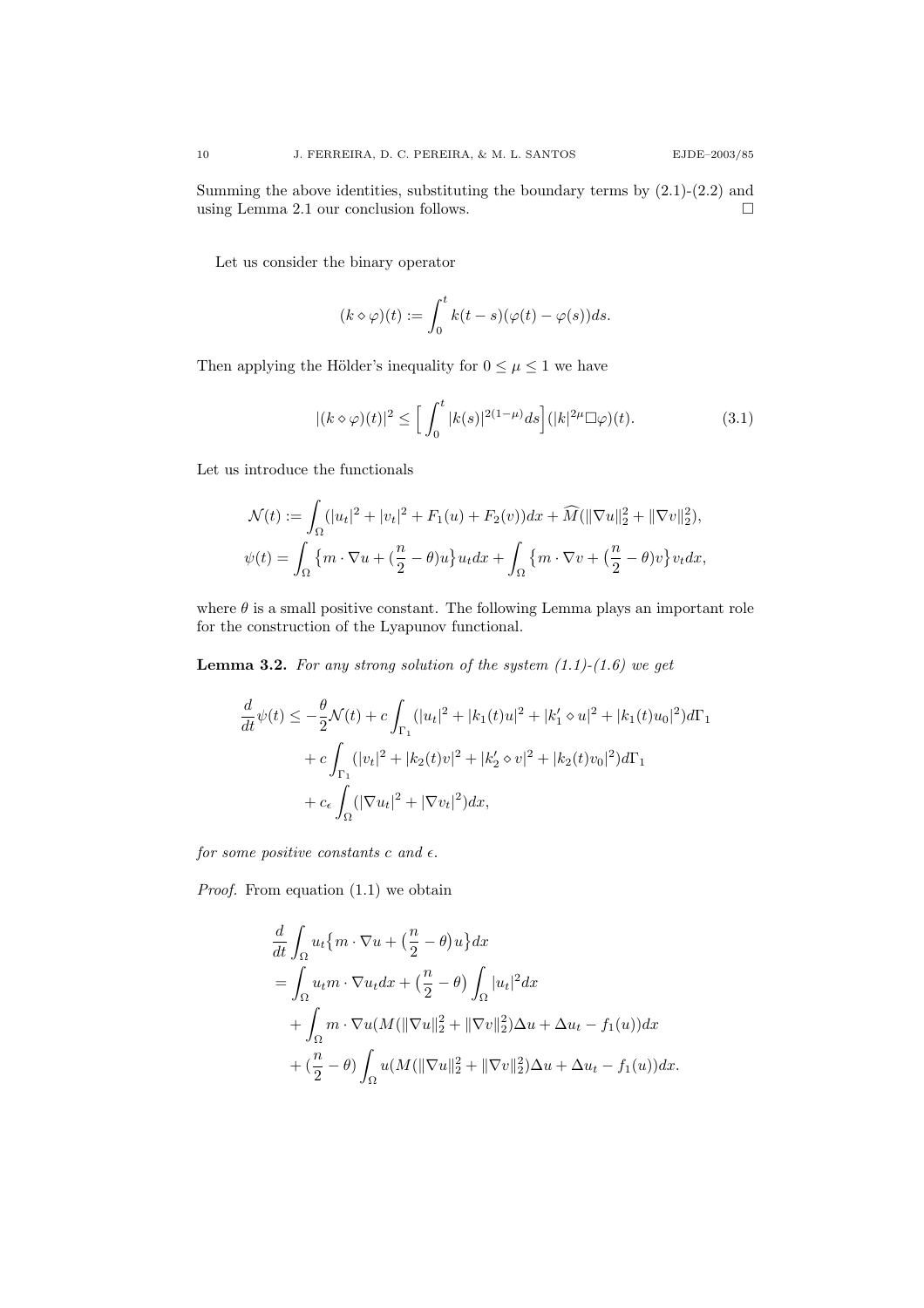Performing a integration by parts and using the Young's inequality, we get

$$
\frac{d}{dt} \int_{\Omega} u_t \{m \cdot \nabla u + bi g(\frac{n}{2} - \theta)u\} dx
$$
\n
$$
\leq \frac{1}{2} \int_{\Gamma_1} m \cdot \nu |u_t|^2 d\Gamma_1 - \theta \int_{\Omega} |u_t|^2 dx
$$
\n
$$
+ \int_{\Gamma_1} (M(\|\nabla u\|_2^2 + \|\nabla v\|_2^2) \frac{\partial u}{\partial \nu} + \frac{\partial u_t}{\partial \nu}) \{m \cdot \nabla u + (\frac{n}{2} - \theta)u\} d\Gamma_1
$$
\n
$$
- (1 - \theta)M(\|\nabla u\|_2^2 + \|\nabla v\|_2^2) \int_{\Omega} |\nabla u|^2 dx
$$
\n
$$
+ \epsilon c M(\|\nabla u\|_2^2 + \|\nabla v\|_2^2) \int_{\Omega} |\nabla u|^2 dx + c_{\epsilon} \int_{\Omega} |\nabla u_t|^2 dx
$$
\n
$$
- (\frac{n}{2} - \theta) \int_{\Omega} f_1(u) u dx + n \int_{\Omega} F_1(u) dx
$$
\n
$$
- \frac{1}{2} M(\|\nabla u\|_2^2 + \|\nabla v\|_2^2) \int_{\Gamma_1} m \cdot \nu |\nabla u|^2 d\Gamma_1,
$$

where  $\epsilon$  is a positive constant. Taking into account that  $f_i$  is superlinear we conclude that

$$
\frac{d}{dt} \int_{\Omega} u_t \{ m \cdot \nabla u + \left( \frac{n}{2} - \theta \right) u \} dx
$$
\n
$$
\leq \frac{1}{2} \int_{\Gamma_1} m \cdot \nu |u_t|^2 d\Gamma_1 - \theta \int_{\Omega} |u_t|^2 dx
$$
\n
$$
+ \int_{\Gamma_1} (M(\|\nabla u\|_2^2 + \|\nabla v\|_2^2) \frac{\partial u}{\partial \nu} + \frac{\partial u_t}{\partial \nu} ) \left\{ m \cdot \nabla u + \left( \frac{n}{2} - \theta \right) u \right\} d\Gamma_1
$$
\n
$$
- (1 - \theta) M(\|\nabla u\|_2^2 + \|\nabla v\|_2^2) \int_{\Omega} |\nabla u|^2 dx
$$
\n
$$
+ \epsilon c M(\|\nabla u\|_2^2 + \|\nabla v\|_2^2) \int_{\Omega} |\nabla u|^2 dx + c_{\epsilon} \int_{\Omega} |\nabla u_t|^2 dx
$$
\n
$$
- (\frac{n}{2} - \theta)(2 + \delta) \int_{\Omega} F_1(u) dx - \frac{1}{2} M(\|\nabla u\|_2^2 + \|\nabla v\|_2^2) \int_{\Gamma_1} m \cdot \nu |\nabla u|^2 d\Gamma_1.
$$

Similarly, using equation (1.2) instead of (1.1) we get

$$
\frac{d}{dt} \int_{\Omega} v_t \{m \cdot \nabla v + \left(\frac{n}{2} - \theta\right) v\} dx
$$
\n
$$
\leq \frac{1}{2} \int_{\Gamma_1} m \cdot \nu |v_t|^2 d\Gamma_1 - \theta \int_{\Omega} |v_t|^2 dx
$$
\n
$$
+ \int_{\Gamma_1} (M(\|\nabla u\|_2^2 + \|\nabla v\|_2^2) \frac{\partial v}{\partial \nu} + \frac{\partial v_t}{\partial \nu}) \left\{m \cdot \nabla v + \left(\frac{n}{2} - \theta\right) v\right\} d\Gamma_1
$$
\n
$$
- (1 - \theta)M(\|\nabla u\|_2^2 + \|\nabla v\|_2^2) \int_{\Omega} |\nabla v|^2 dx
$$
\n
$$
+ \epsilon c M(\|\nabla u\|_2^2 + \|\nabla v\|_2^2) \int_{\Omega} |\nabla v|^2 dx + c_{\epsilon} \int_{\Omega} |\nabla v_t|^2 dx
$$
\n
$$
- \left(\frac{n}{2} - \theta\right)(2 + \delta) \int_{\Omega} F_2(v) dx - \frac{1}{2} M(\|\nabla u\|_2^2 + \|\nabla v\|_2^2) \int_{\Gamma_1} m \cdot \nu |\nabla v|^2 d\Gamma_1.
$$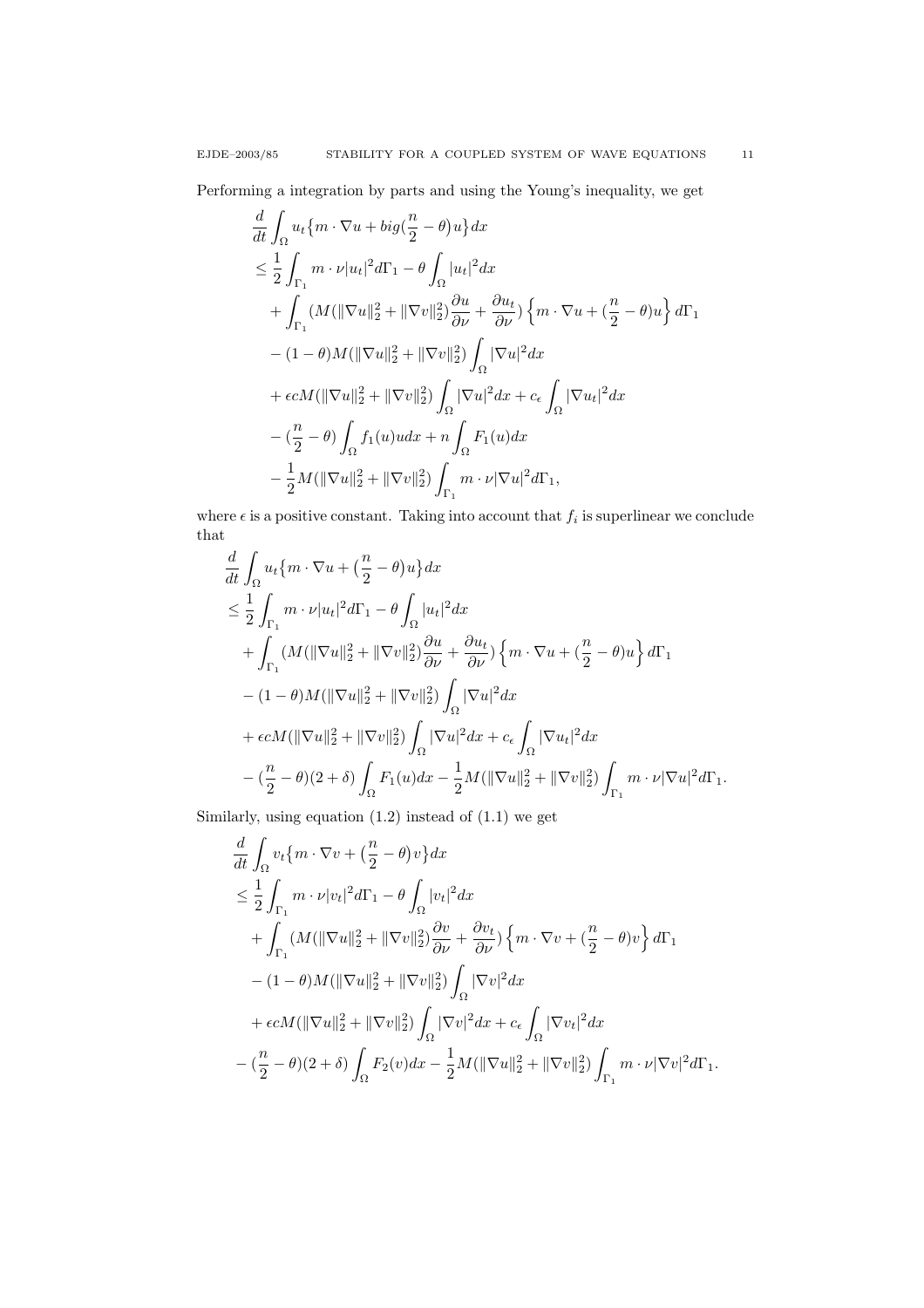Summing these two last inequalities we arrive at

$$
\frac{d}{dt}\psi(t) \leq \frac{1}{2} \int_{\Gamma_1} m \cdot \nu(|u_t|^2 + |v_t|^2) d\Gamma_1 - \theta \int_{\Omega} (|u_t|^2 + |v_t|^2) dx \n+ \int_{\Gamma_1} (M(||\nabla u||_2^2 + ||\nabla v||_2^2) \frac{\partial u}{\partial \nu} + \frac{\partial u_t}{\partial \nu}) \left\{ m \cdot \nabla u + (\frac{n}{2} - \theta) u \right\} d\Gamma_1 \n+ \int_{\Gamma_1} (M(||\nabla u||_2^2 + ||\nabla v||_2^2) \frac{\partial v}{\partial \nu} + \frac{\partial v_t}{\partial \nu}) \left\{ m \cdot \nabla v + (\frac{n}{2} - \theta) v \right\} d\Gamma_1 \n- (1 - \theta) M(||\nabla u||_2^2 + ||\nabla v||_2^2) \int_{\Omega} (|\nabla u|^2 + |\nabla v|^2) dx \n+ \epsilon c M (||\nabla u||_2^2 + ||\nabla v||_2^2) \int_{\Omega} (|\nabla u|^2 dx + |\nabla v|^2) dx \n+ c_{\epsilon} \int_{\Omega} (|\nabla u_t|^2 + |\nabla v_t|^2) dx - (\frac{n}{2} - \theta)(2 + \delta) \int_{\Omega} F_1(u) dx \n- (\frac{n}{2} - \theta)(2 + \delta) \int_{\Omega} F_2(v) dx - \frac{1}{2} M (||\nabla u||_2^2 + ||\nabla v||_2^2) \int_{\Gamma_1} m \cdot \nu |\nabla u|^2 d\Gamma_1 \n- \frac{1}{2} M (||\nabla u||_2^2 + ||\nabla v||_2^2) \int_{\Gamma_1} m \cdot \nu |\nabla v|^2 d\Gamma_1.
$$

Using Poincaré's inequality and taking  $\theta$  and  $\epsilon$  small enough we obtain

$$
\frac{d}{dt}\psi(t) \leq -\theta \mathcal{N}(t) + c_{\epsilon} \int_{\Omega} (|\nabla u_t|^2 + |\nabla v_t|^2) dx + \frac{1}{2} \int_{\Gamma_1} m \cdot \nu(|u_t|^2 + |v_t|^2) d\Gamma_1 \n- \frac{1}{2} M(||\nabla u||_2^2 + ||\nabla v||_2^2) \int_{\Gamma_1} m \cdot \nu(|\nabla u|^2 + |\nabla v|^2) d\Gamma_1 \n+ \int_{\Gamma_1} (M(||\nabla u||_2^2 + ||\nabla v||_2^2) \frac{\partial u}{\partial \nu} + \frac{\partial u_t}{\partial \nu}) \left\{ m \cdot \nabla u + (\frac{n}{2} - \theta) u \right\} d\Gamma_1 \n+ \int_{\Gamma_1} (M(||\nabla u||_2^2 + ||\nabla v||_2^2) \frac{\partial v}{\partial \nu} + \frac{\partial v_t}{\partial \nu}) \left\{ m \cdot \nabla v + (\frac{n}{2} - \theta) v \right\} d\Gamma_1.
$$
\n(3.2)

Now, we analyze some boundary term of the above inequality. Applying Young and Poincaré's inequalities we have, for  $\epsilon_1 > 0$ 

$$
\int_{\Gamma_1} (M(\|\nabla u\|_2^2 + \|\nabla v\|_2^2) \frac{\partial u}{\partial \nu} + \frac{\partial u_t}{\partial \nu}) \{m \cdot \nabla u + (\frac{n}{2} - \theta)u\} d\Gamma_1
$$
\n
$$
\leq \epsilon_1 \int_{\Gamma_1} \{ |m \cdot \nabla u|^2 + (\frac{n}{2} - \theta)^2 |u|^2 \} d\Gamma_1
$$
\n
$$
+ c_{\epsilon_1} \int_{\Gamma_1} |(M(\|\nabla u\|_2^2 + \|\nabla v\|_2^2) \frac{\partial u}{\partial \nu} + \frac{\partial u_t}{\partial \nu})|^2 d\Gamma_1
$$
\n
$$
\leq \epsilon_1 c \{ \int_{\Gamma_1} m \cdot \nu |\nabla u|^2 d\Gamma_1 + \mathcal{N}(t) \}
$$
\n
$$
+ c_{\epsilon_1} \int_{\Gamma_1} |(M(\|\nabla u\|_2^2 + \|\nabla v\|_2^2) \frac{\partial u}{\partial \nu} + \frac{\partial u_t}{\partial \nu})|^2 d\Gamma_1.
$$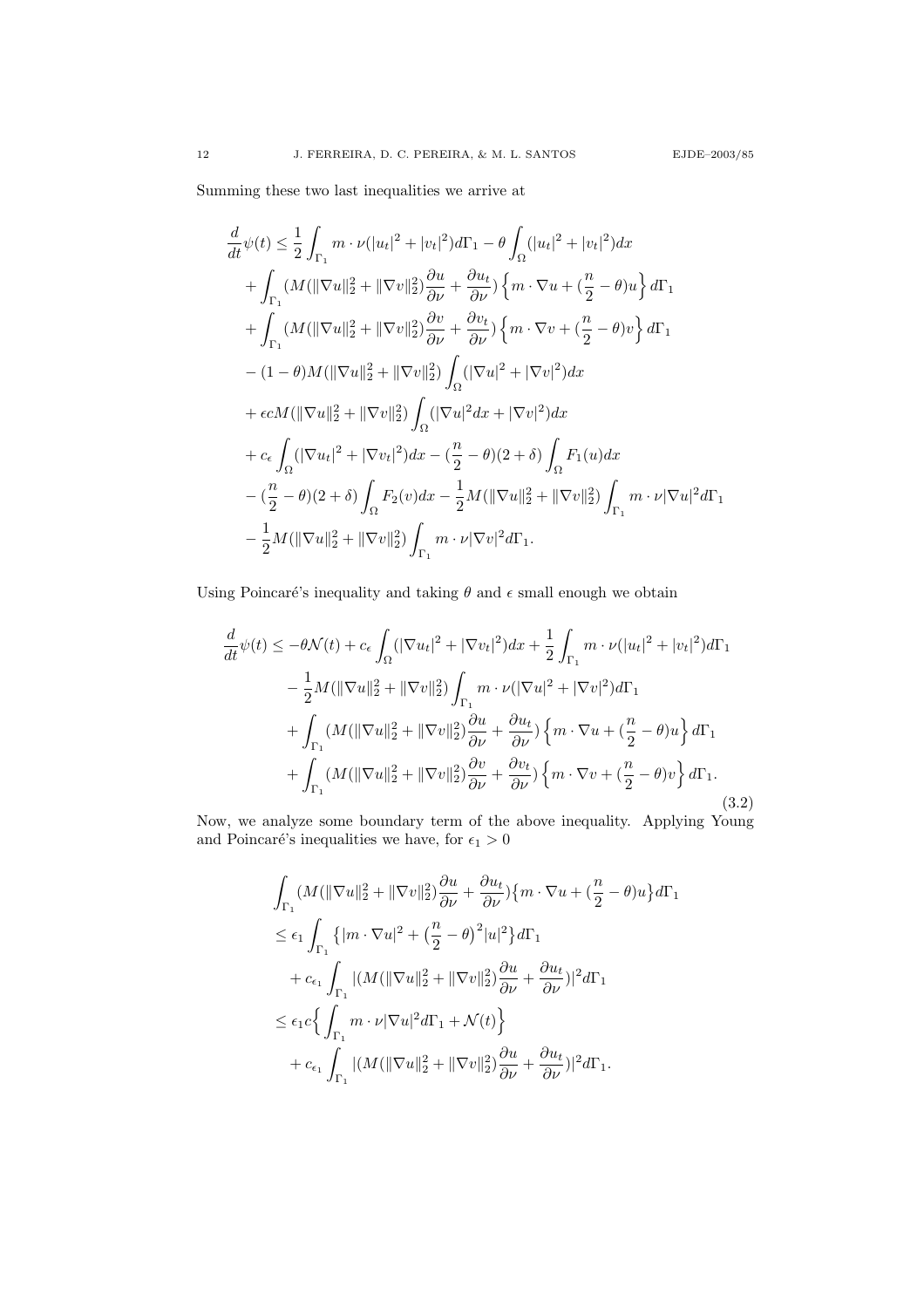Similarly, we obtain

$$
\int_{\Gamma_1} (M(\|\nabla u\|_2^2 + \|\nabla v\|_2^2) \frac{\partial v}{\partial \nu} + \frac{\partial v_t}{\partial \nu} ) \left\{ m \cdot \nabla v + \left( \frac{n}{2} - \theta \right) v \right\} d\Gamma_1
$$
\n
$$
\leq \epsilon_1 \int_{\Gamma_1} \left\{ \left| m \cdot \nabla v \right|^2 + \left( \frac{n}{2} - \theta \right)^2 |v|^2 \right\} d\Gamma_1
$$
\n
$$
+ c_{\epsilon_1} \int_{\Gamma_1} |(M(\|\nabla u\|_2^2 + \|\nabla v\|_2^2) \frac{\partial v}{\partial \nu} + \frac{\partial v_t}{\partial \nu} )|^2 d\Gamma_1
$$
\n
$$
\leq \epsilon_1 c \left\{ \int_{\Gamma_1} m \cdot \nu |\nabla v|^2 d\Gamma_1 + \mathcal{N}(t) \right\}
$$
\n
$$
+ c_{\epsilon_1} \int_{\Gamma_1} |(M(\|\nabla u\|_2^2 + \|\nabla v\|_2^2) \frac{\partial v}{\partial \nu} + \frac{\partial v_t}{\partial \nu} )|^2 d\Gamma_1.
$$

Substituting the two inequalities above into (3.2), choosing  $\epsilon_1$  small snough and taking into account that the boundary conditions  $(2.1)-(2.2)$  can be written as

$$
M(\|\nabla u\|_2^2 + \|\nabla v\|_2^2) \frac{\partial u}{\partial \nu} + \frac{\partial u_t}{\partial \nu} = -\tau_1 \{u_t + k_1(t)u - k_1' \diamond u - k_1(t)u_0\},
$$
  

$$
M(\|\nabla u\|_2^2 + \|\nabla v\|_2^2) \frac{\partial v}{\partial \nu} + \frac{\partial v_t}{\partial \nu} = -\tau_2 \{v_t + k_2(t)v - k_2' \diamond v - k_2(t)v_0\},
$$

our conclusion follows.

To show that the energy decay exponentially we need of the following Lemma whose proof can be found in [16].

**Lemma 3.3.** Let f be a real positive function of class  $C^1$ . If there exists positive constants  $\gamma_0, \gamma_1$  and  $c_0$  such that

$$
f'(t) \le -\gamma_0 f(t) + c_0 e^{-\gamma_1 t},
$$

then there exist positive constants  $\gamma$  and c such that  $f(t) \leq (f(0) + c)e^{-\gamma t}$ .

Next, we shall show inequality (2.8). We shall prove this result for strong solutions, that is, for solutions with initial data  $(u_0, v_0) \in (H^2(\Omega) \cap V)^2$  and  $(u_1, v_1) \in (H^2(\Omega) \cap V)^2$  satisfying the compatibility conditions (2.4)- (2.5). Our conclusion follow by standard density arguments. Using hypothesis (2.6) in Lemma 3.1 we get

$$
\frac{d}{dt}E(t) \le -\frac{\tau_1}{2} \int_{\Gamma_1} (|u_t|^2 - b_2 k_1' \Box u + b_1 k_1(t)|u|^2 - |k_1(t)u_0|^2) d\Gamma
$$

$$
- \frac{\tau_2}{2} \int_{\Gamma_1} (|v_t|^2 - b_2 k_2' \Box v + b_1 k_2(t)|v|^2 - |k_2(t)v_0|^2) d\Gamma
$$

$$
- \int_{\Omega} (|\nabla u_t|^2 + |\nabla v_t|^2) dx.
$$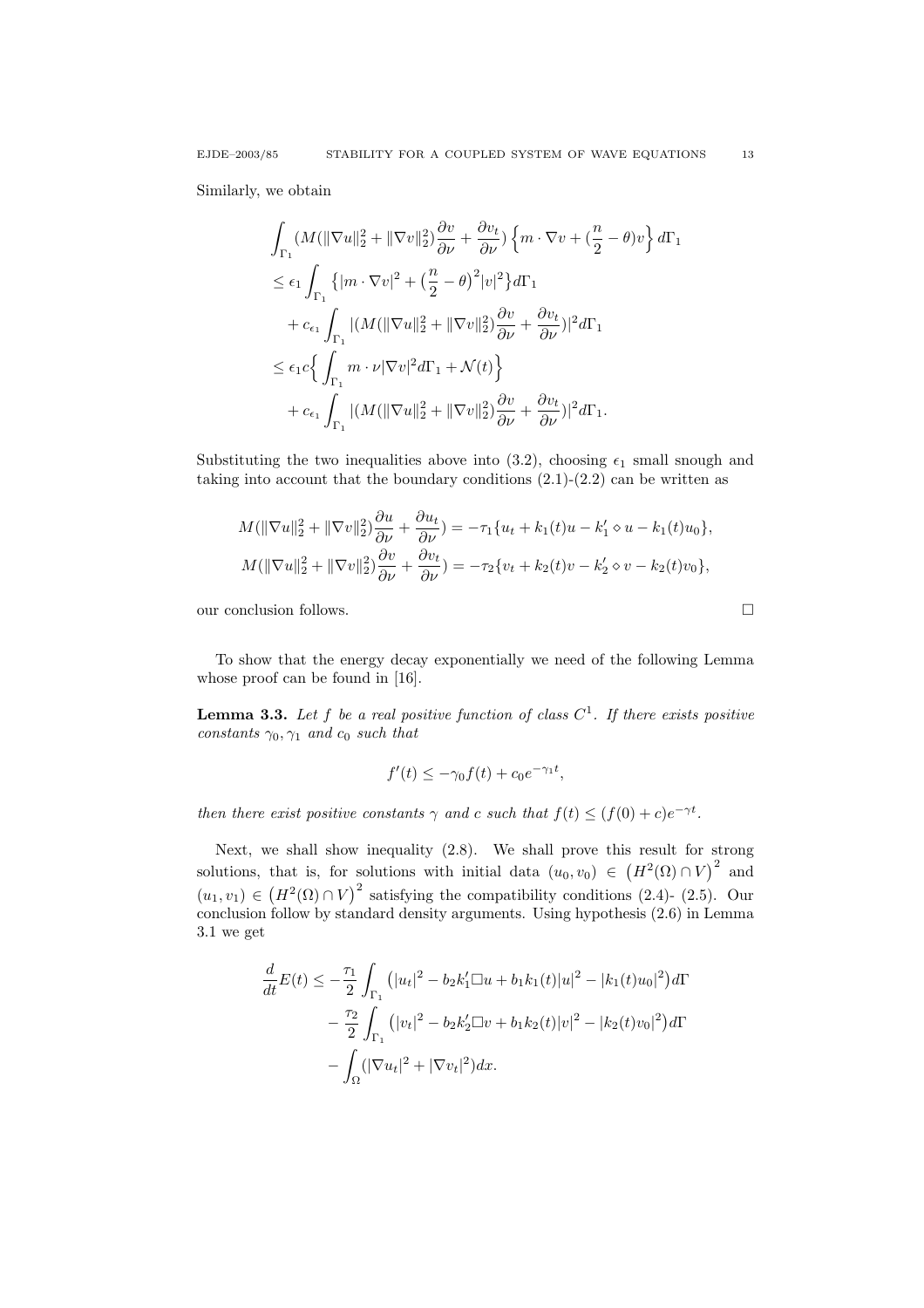On the other hand applying inequality (3.1) with  $\mu = 1/2$  in Lemma 3.2 we obtain

$$
\frac{d}{dt}\psi(t) \le -\frac{\theta}{2}\mathcal{N}(t) + C \int_{\Gamma_1} (|u_t|^2 + k_1(t)|u|^2 - k_1'\Box u + |k_1(t)u_0|^2) d\Gamma
$$

$$
+ C \int_{\Gamma_1} (|v_t|^2 + k_2(t)|v|^2 - k_2'\Box v + |k_2(t)v_0|^2) d\Gamma
$$

$$
+ c_{\epsilon} \int_{\Omega} (|\nabla u_t|^2 + |\nabla v_t|^2) dx.
$$

Let us introduce the Lyapunov functional

$$
\mathcal{L}(t) := NE(t) + \psi(t),\tag{3.3}
$$

with  $N > 0$ . Taking N large, the previous inequalities imply that

$$
\frac{d}{dt}\mathcal{L}(t) \le -\frac{\theta}{2}E(t) + 2NR^2(t)E(0),
$$

where  $R(t) = k_1(t) + k_2(t)$ . Moreover, using Young's inequality and taking N large we find that  $\ddot{\phantom{a}}$ 

$$
\frac{N}{2}E(t) \le \mathcal{L}(t) \le 2NE(t). \tag{3.4}
$$

From this inequality we conclude that

$$
\frac{d}{dt}\mathcal{L}(t) \le -\frac{\theta}{2}\mathcal{L}(t) + 2NR^2(t)E(0),
$$

from where follows, in view of Lemma 3.3 and of the exponential decay of  $k_1$ ,  $k_2$ , that

$$
\mathcal{L}(t) \leq \{ \mathcal{L}(0) + c \} e^{-\gamma_1 t},
$$

for some positive constants  $c, \gamma$ . From the inequality (3.4) our conclusion follows.

## 4. Uniform Rate of Polynomial Decay

Our attention will be focused on the uniform rate of decay when the resolvent kernels  $k_1$  and  $k_2$  satisfy (2.7). First of all we will prove the following three lemmas that will be used in the sequel.

**Lemma 4.1.** Let  $(u, v)$  be a solution of system  $(1.1)-(1.6)$  and let us denote by  $(\phi_1, \phi_2) = (u, v)$ . Then, for  $p > 1$ ,  $0 < r < 1$  and  $t \ge 0$ , we have

$$
\begin{aligned} & \Big( \int_{\Gamma_1} |k_i'| \Box \phi_i d\Gamma_1 \Big)^{\frac{1+(1-r)(p+1)}{(1-r)(p+1)}} \\ & \leq 2 \Big( \int_0^t |k_i'(s)|^r ds \|\phi_i\|_{L^\infty(0,t;L^2(\Gamma_1))}^2 \Big)^{\frac{1}{(1-r)(p+1)}} \int_{\Gamma_1} |k_i'|^{1+\frac{1}{p+1}} \Box \phi_i d\Gamma_1 \end{aligned}
$$

while for  $r = 0$  we get

$$
\left(\int_{\Gamma_1} |k'_i| \Box \phi_i d\Gamma_1 \right)^{\frac{p+2}{p+1}} \n\leq 2 \left(\int_0^t \|\phi_i(s,.)\|_{L^2(\Gamma_1)}^2 ds + t \|\phi_i(s,.)\|_{L^2(\Gamma_1)}^2 \right)^{p+1} \int_{\Gamma_1} |k'_i|^{1 + \frac{1}{p+1}} \Box \phi_i d\Gamma_1,
$$
\n  
\n*i* = 1.2

for  $i = 1, 2$ .

For the proof of this lemma see e. g. [15].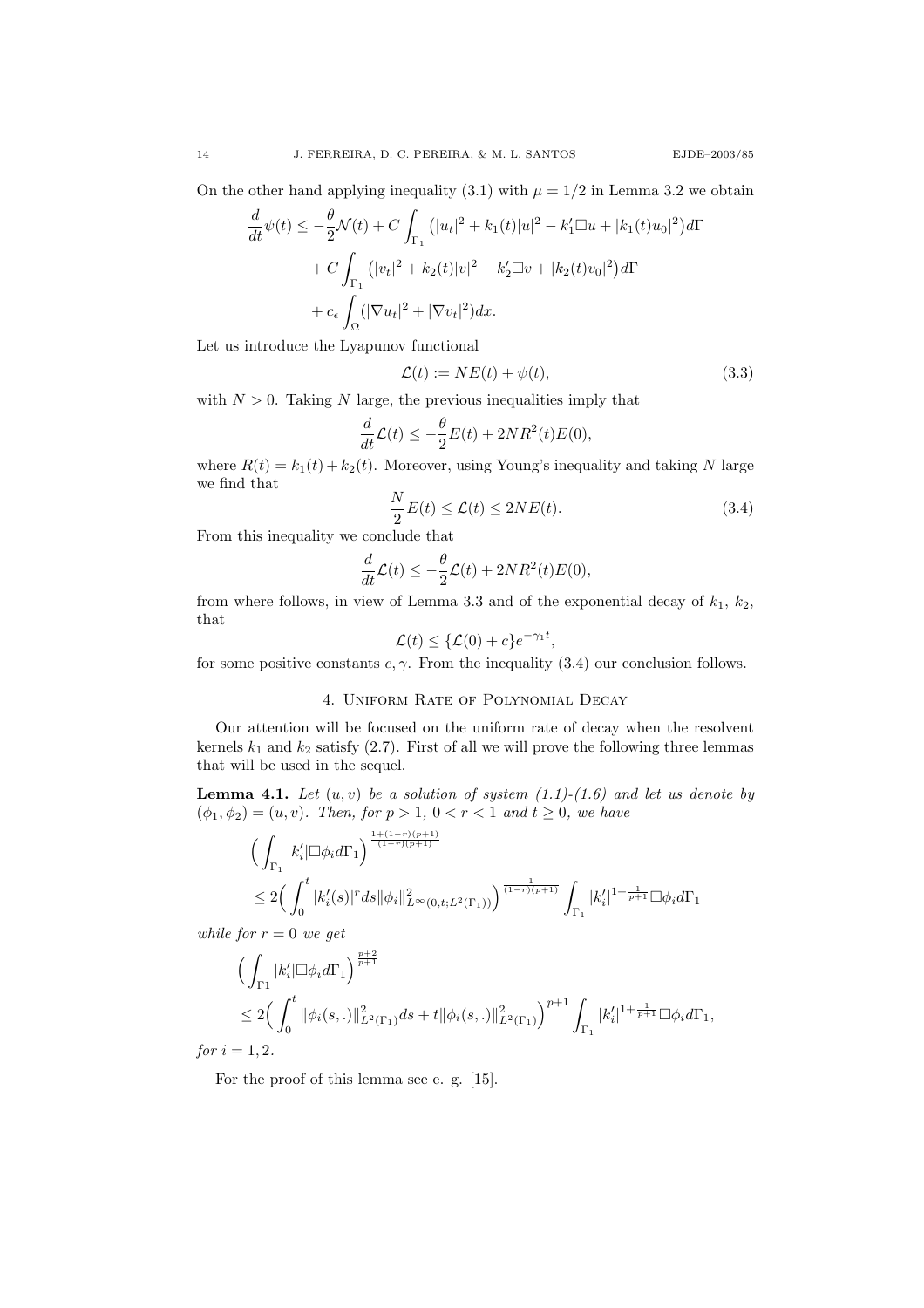**Lemma 4.2.** Let  $f \geq 0$  be a differentiable function satisfying

$$
f'(t) \le -\frac{c_1}{f(0)^{\frac{1}{\alpha}}}f(t)^{1+\frac{1}{\alpha}} + \frac{c_2}{(1+t)^{\beta}}f(0) \text{ for } t \ge 0,
$$

for some positive constants  $c_1, c_2, \alpha$  and  $\beta$  such that  $\beta \ge \alpha + 1$ . Then there exists a constant  $c > 0$  such that

$$
f(t) \le \frac{c}{(1+t)^\alpha} f(0) \quad \text{for} \quad t \ge 0.
$$

For the proof of this lemma see e. g. [16].

Next we show inequality (2.9). We shall prove this result for strong solutions, that is, for solutions with initial data  $(u_0, v_0) \in (H^2(\Omega) \cap V)^2$  and  $(u_1, v_1) \in$  $(H^2(\Omega) \cap V)^2$  satisfying the compatibility conditions (2.4)- (2.5). Our conclusion will follow by standard density arguments. We use some estimates of the previous section which are independent of the behavior of the resolvent kernels  $k_1$ ,  $k_2$ . Using hypothesis (2.7) in Lemma 3.1 yields

$$
\frac{d}{dt}E(t) \leq -\frac{\tau_1}{2} \int_{\Gamma_1} \left( |u_t|^2 + b_2[-k_1']^{1 + \frac{1}{p+1}} \Box u + b_1 k_1^{1 + \frac{1}{p}}(t)|u|^2 - |k_1(t)u_0|^2 \right) d\Gamma_1
$$

$$
- \frac{\tau_1}{2} \int_{\Gamma_1} \left( |v_t|^2 + b_2[-k_2']^{1 + \frac{1}{p+1}} \Box v + b_1 k_2^{1 + \frac{1}{p}}(t)|v|^2 - |k_2(t)v_0|^2 \right) d\Gamma_1.
$$

Applying inequality (3.1) with  $\mu = \frac{p+2}{2(p+1)}$  and using hypothesis (2.7) we obtain the estimates

$$
|k_1' \diamond u|^2 \le c[-k_1']^{1 + \frac{1}{p+1}} \square u, \quad |k_2' \diamond v|^2 \le c[-k_2']^{1 + \frac{1}{p+1}} \square v.
$$

The above inequalities in Lemma 3.2 yields

$$
\frac{d}{dt}\psi(t) \le -\frac{\theta}{2}\mathcal{N}(t) + c \int_{\Gamma_1} (|u_t|^2 + k_1^{1+\frac{1}{p}}(t)|u|^2 + [-k_1']^{1+\frac{1}{p+1}}\Box u + |k_1(t)u_0|^2) d\Gamma_1
$$
\n
$$
+ c \int_{\Gamma_1} (|v_t|^2 + k_2^{1+\frac{1}{p}}(t)|v|^2 + [-k_2']^{1+\frac{1}{p+1}}\Box v + |k_2(t)v_0|^2) d\Gamma_1.
$$

In this conditions, taking  $N$  large the Lyapunov functional defined in  $(3.3)$  satisfies

$$
\frac{d}{dt}\mathcal{L}(t) \le -\frac{\theta}{2}\mathcal{N}(t) + 2NR^2(t)E(0) \n- \frac{Nc_2}{2} \Big\{ \int_{\Gamma_1} [-k'_1]^{1 + \frac{1}{p+1}} \Box u d\Gamma_1 + \int_{\Gamma_1} [-k'_2]^{1 + \frac{1}{p+1}} \Box v d\Gamma_1 \Big\}.
$$

Let us fix  $0 < r < 1$  such that  $\frac{1}{p+1} < r < \frac{p}{p+1}$ . From (2.7) we have that

$$
\int_0^\infty |k_i'|^r \le c \int_0^\infty \frac{1}{(1+t)^{r(p+1)}} < \infty \quad \text{for} \quad i = 1, 2.
$$

Using this estimate in Lemma 4.1 we get

$$
\int_{\Gamma_1} [-k'_1]^{1+\frac{1}{p+1}} \Box u d\Gamma_1 \ge cE(0)^{-\frac{1}{(1-r)(p+1)}} \Big( \int_{\Gamma_1} [-k'_1] \Box u d\Gamma_1 \Big)^{1+\frac{1}{(1-r)(p+1)}}, \qquad (4.1)
$$

$$
\int_{\Gamma_1} [-k'_2]^{1+\frac{1}{p+1}} \Box v \, d\Gamma_1 \ge c E(0)^{-\frac{1}{(1-r)(p+1)}} \Big( \int_{\Gamma_1} [-k'_2] \Box v d\Gamma_1 \Big)^{1+\frac{1}{(1-r)(p+1)}}. \tag{4.2}
$$

On the other hand, from the Trace theorem we have

$$
E(t)^{1+\frac{1}{(1-r)(p+1)}} \le cE(0)^{\frac{1}{(1-r)(p+1)}} \mathcal{N}(t). \tag{4.3}
$$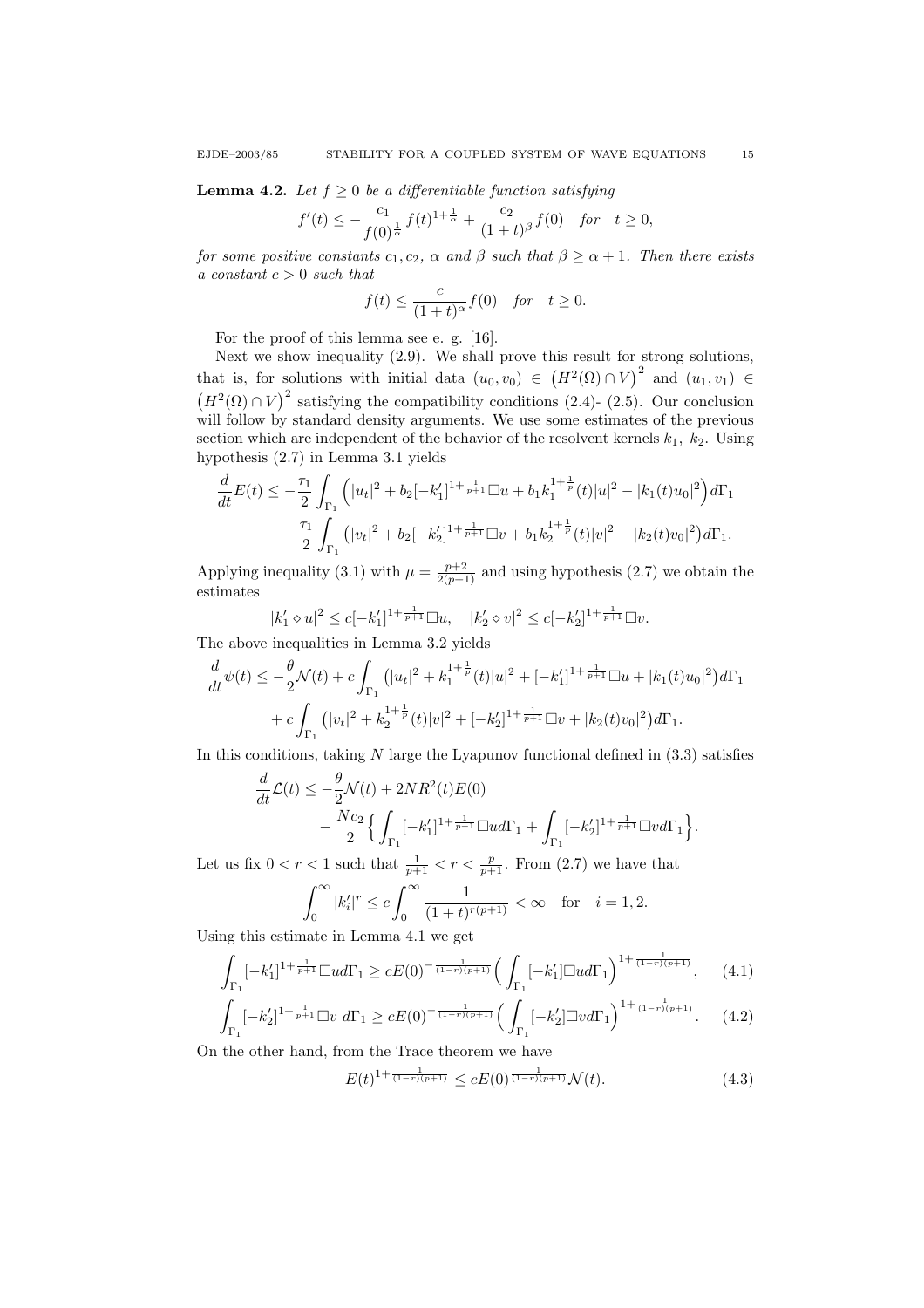Substitution of  $(4.1)-(4.3)$  into  $(4.1)$  we obtain

$$
\frac{d}{dt}\mathcal{L}(t) \le -cE(0)^{-\frac{1}{(1-r)(p+1)}}E(t)^{1+\frac{1}{(1-r)(p+1)}} + 2NR^2(t)E(0) \n- cE(0)^{-\frac{1}{(1-r)(p+1)}}\left\{\left(\int_{\Gamma_1}[-k_1']\Box u d\Gamma_1\right)^{1+\frac{1}{(1-r)(p+1)}} + \left(\int_{\Gamma_1}[-k_2']\Box v d\Gamma_1\right)^{1+\frac{1}{(1-r)(p+1)}}\right\}.
$$

Taking into account the inequality (3.4) we conclude that

$$
\frac{d}{dt}\mathcal{L}(t) \leq -\frac{c}{\mathcal{L}(0)^{\frac{1}{(1-r)(p+1)}}}\mathcal{L}(t)^{1+\frac{1}{(1-r)(p+1)}} + 2NR^2(t)E(0),
$$

for some  $c > 0$ , from where follows, applying Lemma 4.2, that

$$
\mathcal{L}(t) \leq \frac{c}{(1+t)^{(1-r)(p+1)}} \mathcal{L}(0).
$$

Since  $(1 - r)(p + 1) > 1$  we get, for  $t \ge 0$ , the following bounds

$$
t||u||_{L^{2}(\Gamma_{1})}^{2}+t||v||_{L^{2}(\Gamma_{1})}^{2}\leq t\mathcal{L}(t)<\infty,
$$
  

$$
\int_{0}^{t}\left(\|u\|_{L^{2}(\Gamma_{1})}^{2}+\|v\|_{L^{2}(\Gamma_{1})}^{2}\right)ds\leq c\int_{0}^{t}\mathcal{L}(t)\,ds<\infty.
$$

Using the above estimates in Lemma 4.1 with  $r = 0$  we get

$$
\int_{\Gamma_1} [-k'_1]^{1+\frac{1}{p+1}} \Box u d\Gamma_1 \geq \frac{c}{E(0)^{\frac{1}{p+1}}} \Big(\int_{\Gamma_1} [-k'_1] \Box u d\Gamma\Big)^{1+\frac{1}{p+1}},
$$
  

$$
\int_{\Gamma_1} [-k'_2]^{1+\frac{1}{p+1}} \Box v d\Gamma_1 \geq \frac{c}{E(0)^{\frac{1}{p+1}}} \Big(\int_{\Gamma_1} [-k'_2] \Box v d\Gamma\Big)^{1+\frac{1}{p+1}}.
$$

Using these inequalities instead of  $(4.1)-(4.2)$  and reasoning in the same way as above we conclude that

$$
\frac{d}{dt}\mathcal{L}(t) \leq -\frac{c}{\mathcal{L}(0)^{\frac{1}{p+1}}}\mathcal{L}(t)^{1+\frac{1}{p+1}} + 2NR^2(t)E(0).
$$

Applying Lemma 4.2 again, we obtain

$$
\mathcal{L}(t) \leq \frac{c}{(1+t)^{p+1}} \mathcal{L}(0).
$$

Finally, from (3.4) we conclude

$$
E(t) \le \frac{c}{(1+t)^{p+1}} E(0),
$$

which completes the present proof.

**Remark.** We would like to mention that for 3 or more variables: $u, v, \ldots$ , the same procedure can be used to obtain similar conclusions.

Acknowledgements. This research was written while the first author was visiting, the Federal University of Pará - UFPA-Brazil, during March 2003. He was partially supported by CNPq-Brasilia-Brazil under grant No. 300344/92-9. The authors are thankful to the referee of this paper for valuable suggestions which improved this paper. Also, the authors would like to thank Professor Julio G. Dix for his valuable attention to our paper.